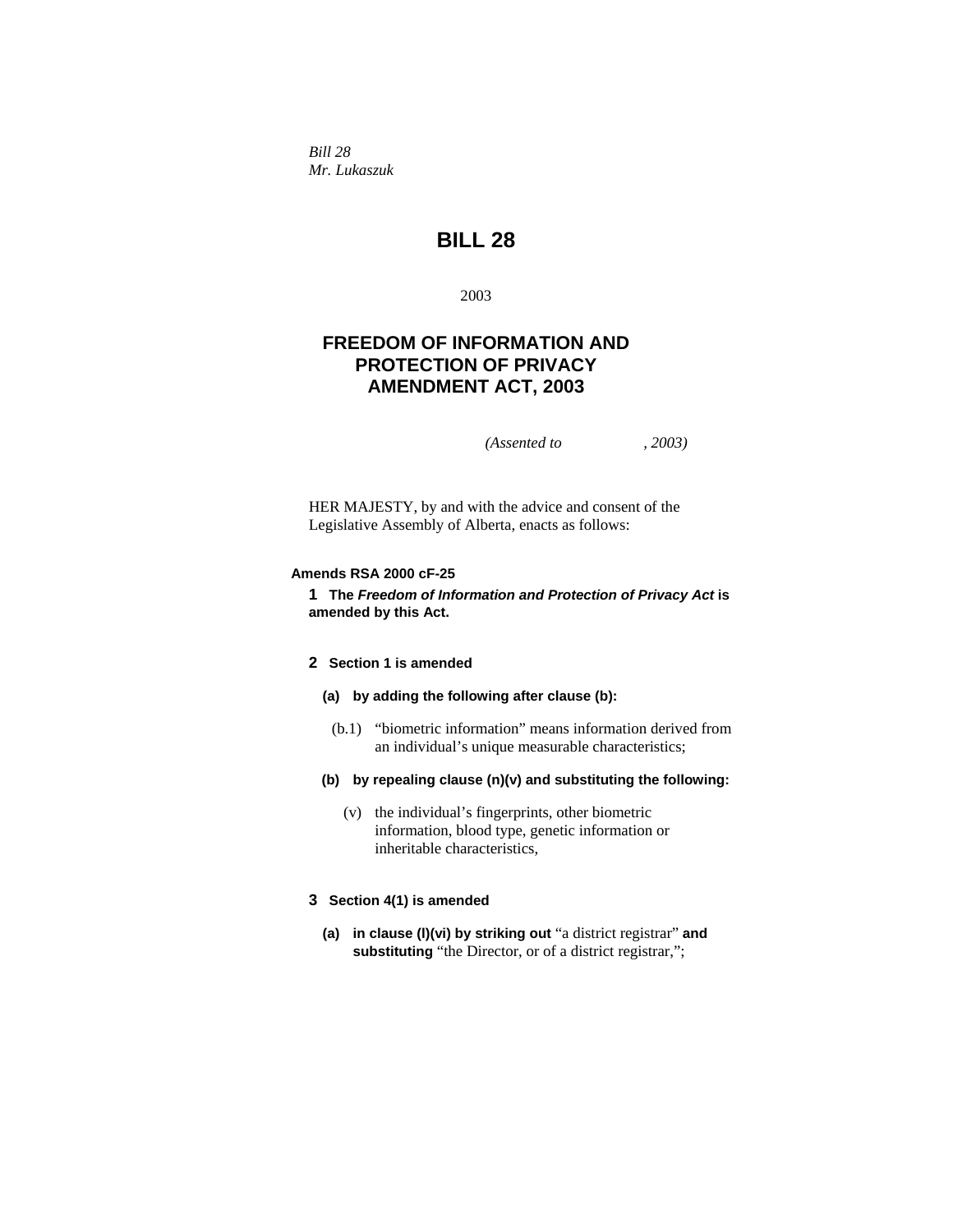- **(b) in clause (l)(vii) by striking out** "where" **and substituting**  "if that registry is authorized or recognized by an enactment and";
- **(c) in clause (n) by adding** "or elected" **after** "appointed".

**4 Section 16(3)(c) is amended by striking out** "the Government of Alberta" **and substituting** "a public body".

## **5 Section 17 is amended**

- **(a) in subsection (2)**
	- **(i) in clause (a) by striking out** "in writing" **and**  substituting "in the prescribed manner";
	- **(ii) in clause (b) by striking out** "notice of the disclosure is mailed to the last known address of" **and substituting**  "written notice of the disclosure is given to";
	- **(iii) by repealing clause (d);**
	- **(iv) by repealing clause (j)(ii).**
- **(b) in subsection (4) by adding the following after clause (e):**
- (e.1) the personal information consists of an individual's bank account information or credit card information,

## **6 Section 29(1) is amended by renumbering clause (a) as clause (a.1) and by adding the following before clause (a.1):**

- (a) that is readily available to the public,
- **7 Section 30 is amended**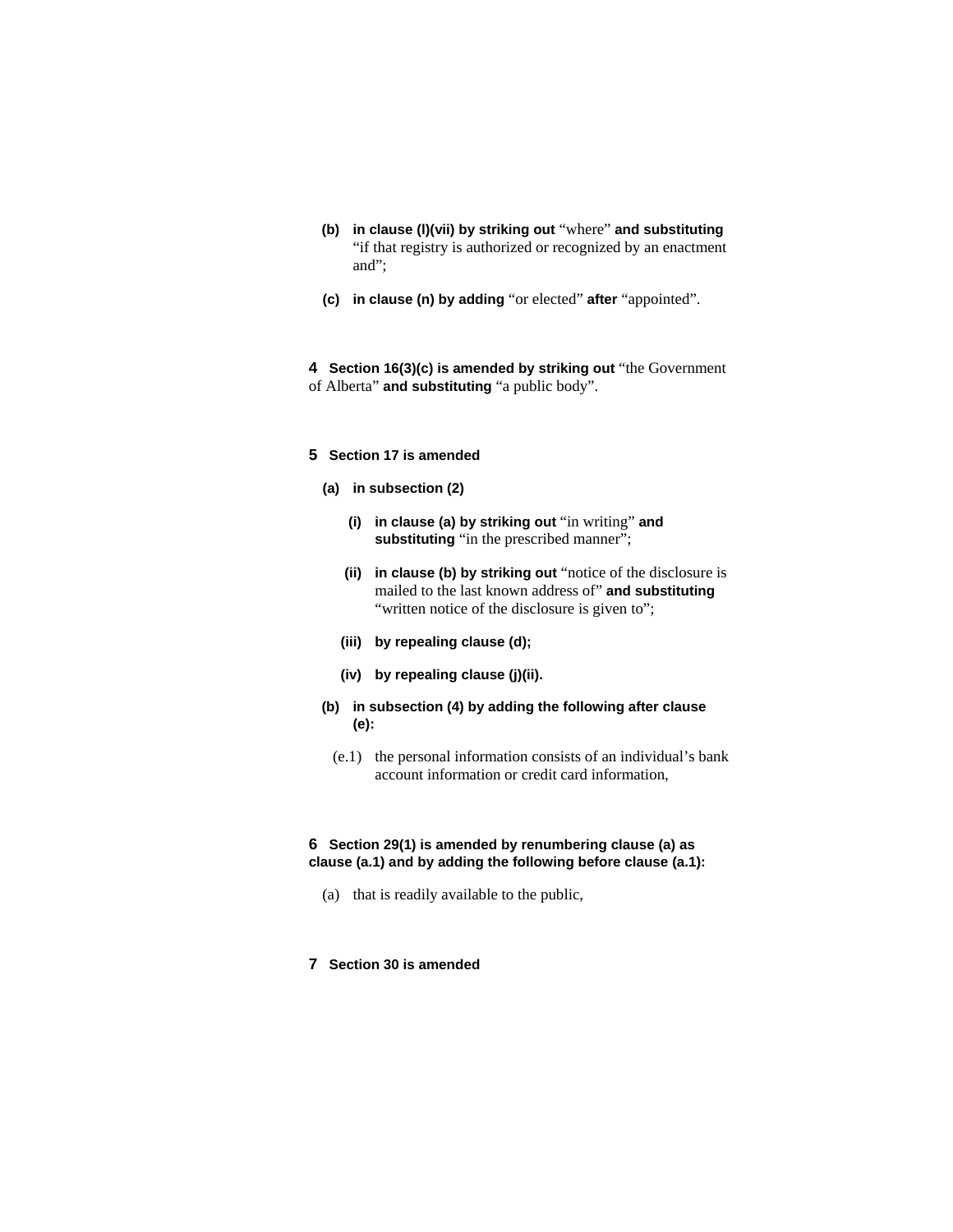**(a) in subsection (1) by striking out** "subject to section 29,";

#### **(b) by adding the following after subsection (1):**

**(1.1)** Subsection (1) does not apply to information that the head of a public body may refuse to disclose in accordance with section 29.

## **8 Section 32(4) is amended**

- **(a) by striking out** "mail a notice of disclosure in the prescribed form" **and substituting** "give written notice of the disclosure";
- **(b) in clause (a) by striking out** "last known address of the".

**9 Section 36(1) is amended by striking out** "applicant" **and substituting** "individual" **and by striking out** "applicant's" **and substituting** "individual's".

**10 Section 37(2)(a) is amended by striking out** "the applicant" **and substituting** "the individual who made the request".

## **11 Section 40 is amended**

- **(a) in subsection (1) by adding the following after clause (bb):**
- (bb.1) if the personal information is information of a type routinely disclosed in a business or professional context and the disclosure
	- (i) is limited to an individual's name and business contact information, including business title, address, telephone number, facsimile number and e-mail address, and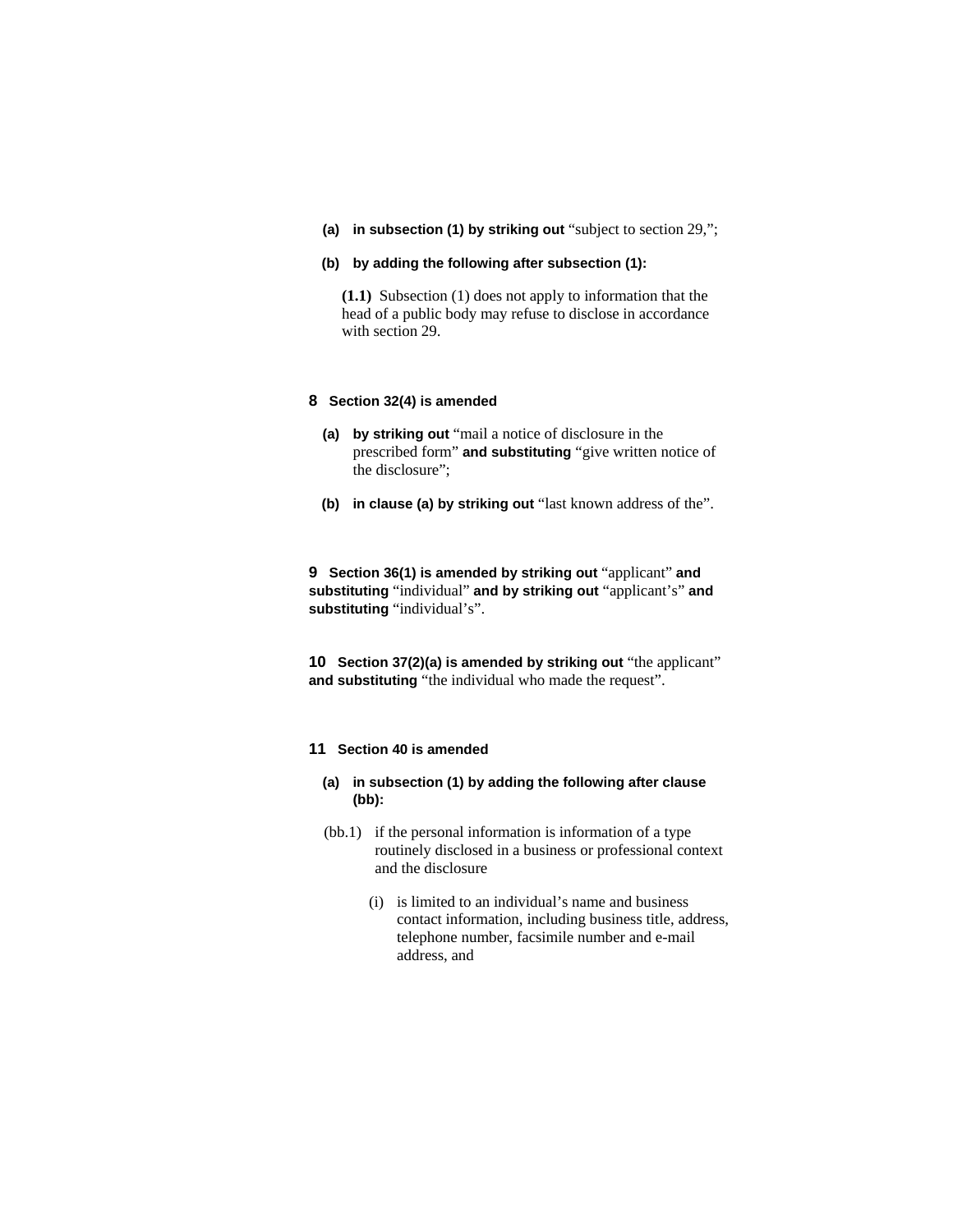- (ii) does not reveal other personal information about the individual or personal information about another individual,
- **(b) in subsections (2) and (3) by striking out** "A post-secondary educational body may" **and substituting**  "Notwithstanding subsection (1), a post-secondary educational body may".

## **12 Section 43 is amended**

- **(a) in subsection (1)**
	- **(i) by striking out** "for research purposes";
	- **(ii) in clause (a)**
		- **(A) by adding** "in a record" **after** "personal information";
		- **(B) in subclause (ii) by striking out** "is contained in a record that";
	- **(iii) in clause (b)**
		- **(A) by adding** "in a record" **after** "personal information";
		- **(B) by adding** "and" **at the end of subclause (ii), by striking out** "and" **at the end of subclause (iii) and by repealing subclause (iv);**
- **(b) by repealing subsection (2).**

**13 Section 46(1) is amended by striking out** "of 5" **and substituting** "not exceeding 5".

**14 Section 56(1) is amended by adding** "or 74.5" **after** "section 69".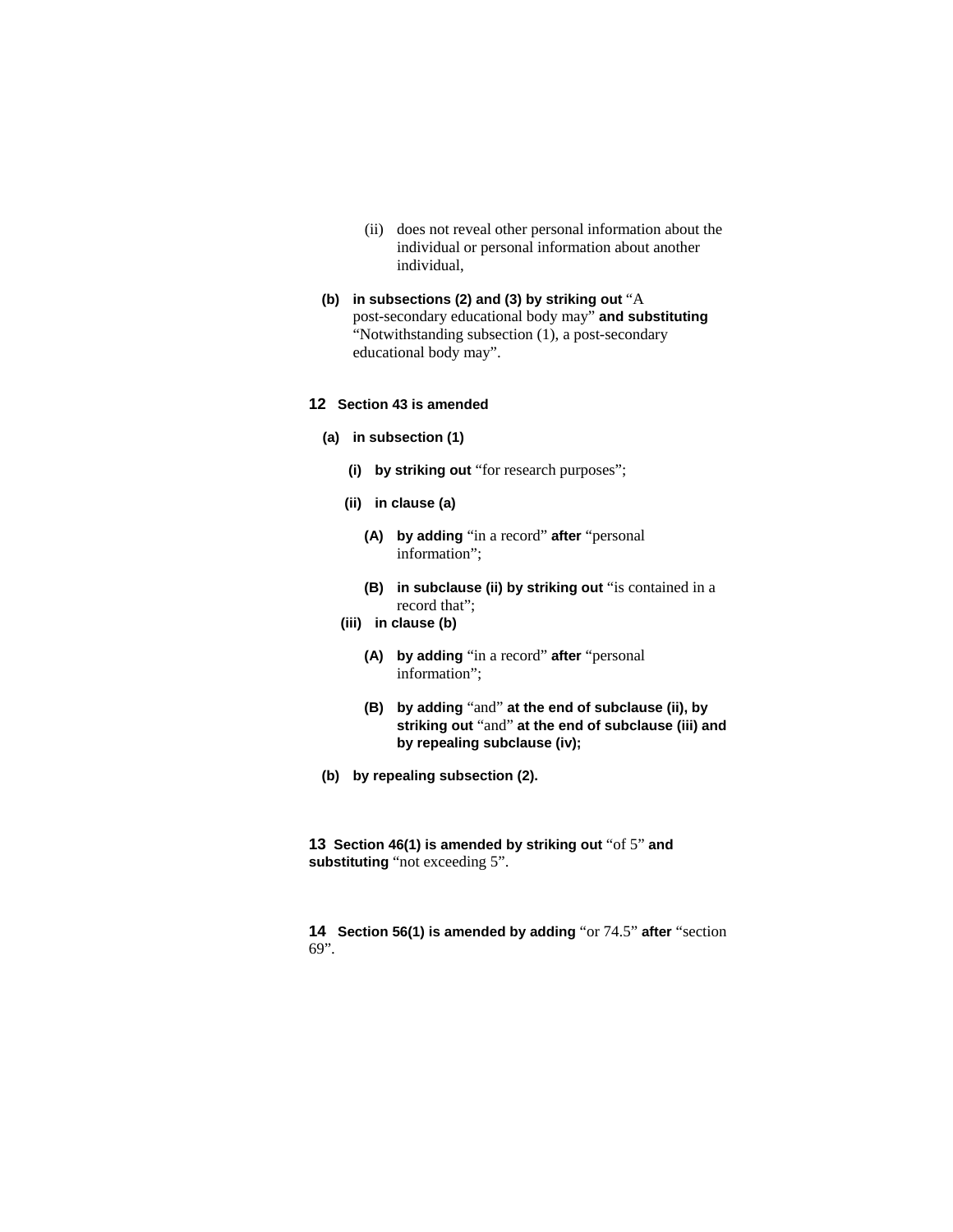## **15 Section 70 is repealed and the following is substituted:**

## **Refusal to conduct inquiry**

**70** The Commissioner may refuse to conduct an inquiry pursuant to section 69 if in the opinion of the Commissioner

- (a) the subject-matter of a request for a review under section 65 has been dealt with in an order or investigation report of the Commissioner, or
- (b) the circumstances warrant refusing to conduct an inquiry.
- **16 The following is added after section 74:**

# **Division 1.1 Reviews of Decisions of the Registrar of Motor Vehicle Services**

## **Definitions**

**74.1** In this Division,

- (a) "personal driving and motor vehicle information" means personal driving and motor vehicle information as defined in section 8(1) of the *Traffic Safety Act*;
- (b) "Registrar" means the Registrar of Motor Vehicle Services.

#### **Right to ask for a review**

**74.2(1)** Despite section 4(1)(l)(ii), if a person makes a request to the Registrar for access to personal driving and motor vehicle information in accordance with the regulations made under section 8 of the *Traffic Safety Act,* the Commissioner may review the Registrar's decision that relates to the request.

**(2)** The following may ask the Commissioner to review a decision of the Registrar that relates to a request referred to in subsection (1):

 (a) an individual who believes that the individual's own personal driving and motor vehicle information may be released as a result of the Registrar's decision;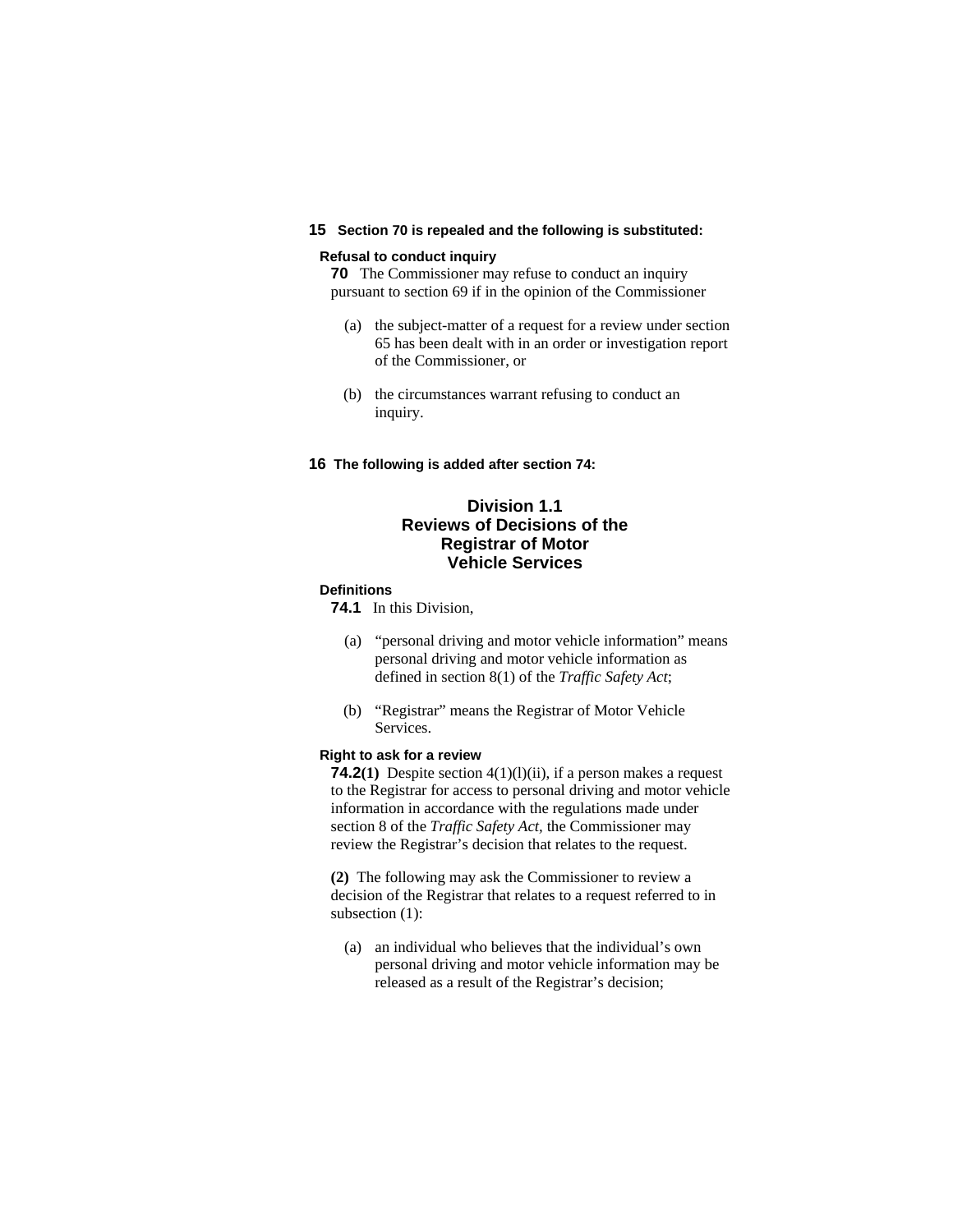(b) the person who made the request to the Registrar for access to personal driving and motor vehicle information.

## **How to ask for a review**

**74.3(1)** To ask for a review under this Division, a written request must be delivered to the Commissioner.

**(2)** A request for a review under this Division must be delivered to the Commissioner within 60 days after the person asking for the review was given notice of the decision in accordance with the regulations under section 8 of the *Traffic Safety Act*.

#### **Notifying others of review**

**74.4(1)** On receiving a request for a review, the Commissioner must as soon as practicable

- (a) give a copy of the request
	- (i) to the Registrar, and
	- (ii) to any person the Commissioner considers appropriate,
	- and
- (b) provide a summary of the review procedures and an anticipated date for a decision on the review
	- (i) to the person who asked for the review,
	- (ii) to the Registrar, and
	- (iii) to any person the Commissioner considers appropriate.

**(2)** Despite subsection (1)(a), the Commissioner may sever any information in the request that the Commissioner considers appropriate before giving a copy of the request to the Registrar or a person referred to in subsection  $(1)(a)(ii)$ .

#### **Inquiry by Commissioner**

**74.5(1)** Unless section 74.6 applies the Commissioner must conduct an inquiry and may decide all questions of fact and law arising in the course of the inquiry.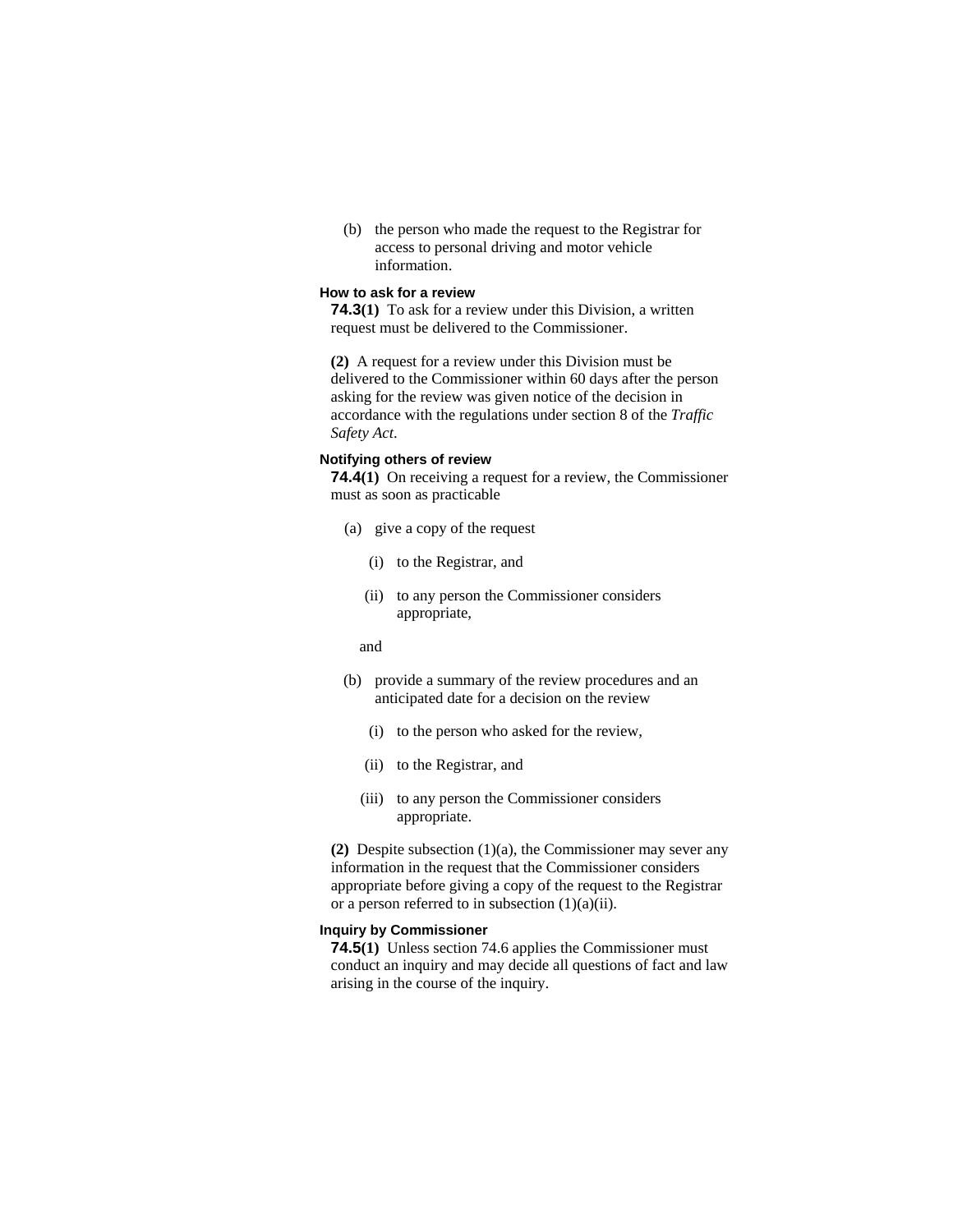**(2)** An inquiry under subsection (1) may be conducted in private.

**(3)** The person who asked for the review, the Registrar and any other person given a copy of the request for the review must be given an opportunity to make representations to the Commissioner during the inquiry, but no one is entitled to be present during, to have access to or to comment on representations made to the Commissioner by another person.

**(4)** The Commissioner may decide whether the representations are to be made orally or in writing.

**(5)** The person who asked for the review, the Registrar and any other person given a copy of the request for the review may be represented at the inquiry by counsel or an agent.

**(6)** An inquiry under this section must be completed within 90 days after receiving the request for the review unless the Commissioner

- (a) notifies the person who asked for the review, the Registrar and any other person given a copy of the request for the review that the Commissioner is extending that period, and
- (b) provides an anticipated date for the completion of the review.

## **Refusal to conduct inquiry**

**74.6** The Commissioner may refuse to conduct an inquiry pursuant to section 74.5 if in the opinion of the Commissioner

- (a) the subject-matter of the request for a review has been dealt with in an order of the Commissioner, or
- (b) the circumstances warrant refusing to conduct an inquiry.

#### **Commissioner's orders**

**74.7(1)** On completing an inquiry under section 74.5, the Commissioner must dispose of the issues by making an order under this section.

**(2)** The Commissioner may, by order, do the following: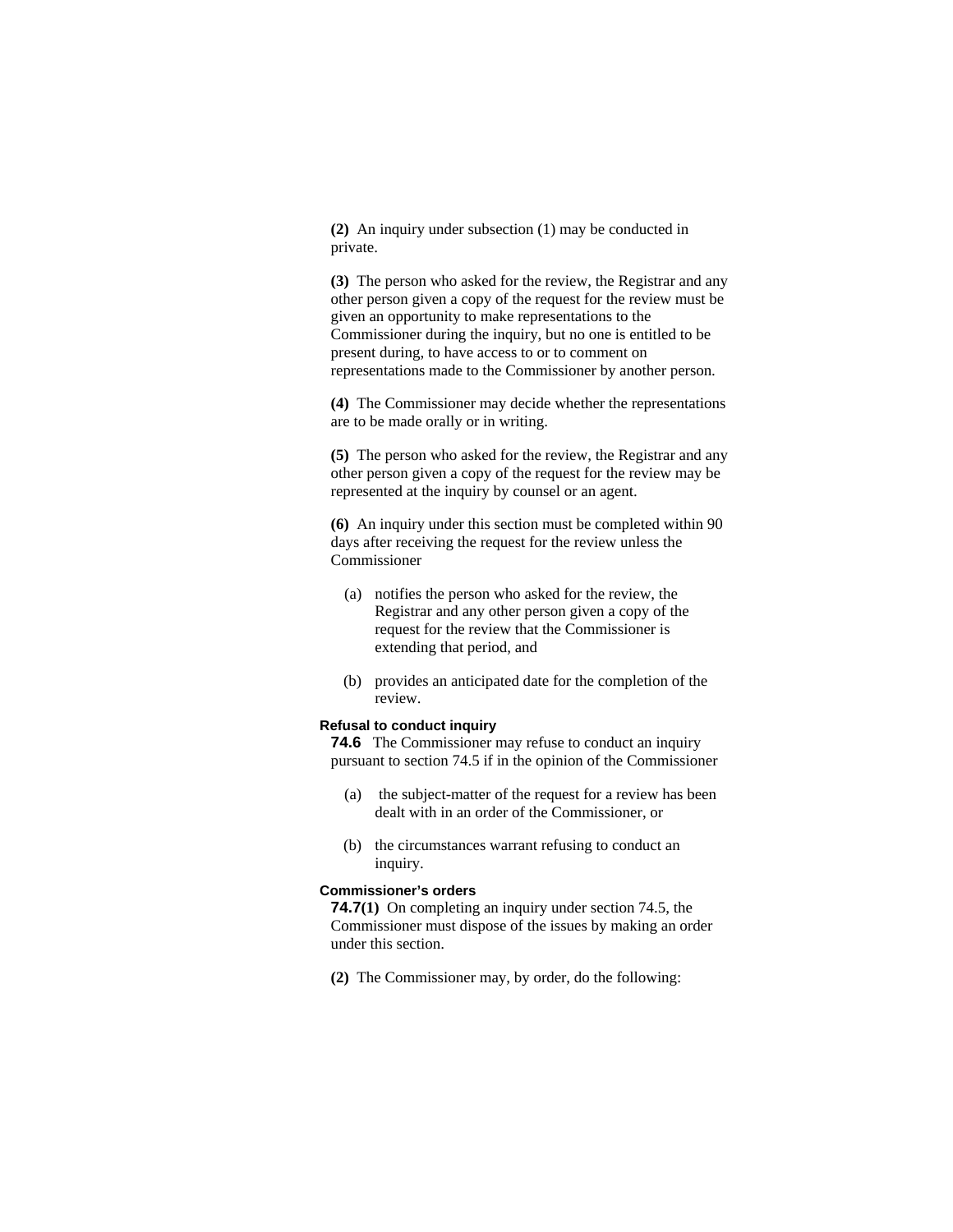- (a) require the Registrar to give the person who made the request access to all or part of the personal driving and motor vehicle information to which access was requested if the Commissioner determines that the Registrar is not authorized to refuse access under the regulations made under section 8 of the *Traffic Safety Act*;
- (b) either confirm the decision of the Registrar or require the Registrar to reconsider it if the Commissioner determines that the Registrar is authorized to refuse access under the regulations made under section 8 of the *Traffic Safety Act*;
- (c) require the Registrar to refuse access to all or part of the personal driving and motor vehicle information if the Commissioner determines that the Registrar is required under the regulations made under section 8 of the *Traffic Safety Act* to refuse access.

**(3)** The Commissioner may specify any terms or conditions in an order made under this section.

**(4)** The Commissioner must give a copy of an order made under this section

- (a) to the person who asked for the review,
- (b) to the Registrar,
- (c) to any other person given a copy of the request for the review,
- (d) to the Minister, and
- (e) to the Minister designated under section 16 of the *Government Organization Act* as the Minister responsible for the *Traffic Safety Act*.

**(5)** A copy of an order made by the Commissioner under this section may be filed with a clerk of the Court of Queen's Bench and, after filing, the order is enforceable as a judgment or order of that Court.

# **No appeal**

**74.8** An order made by the Commissioner under this Division is final.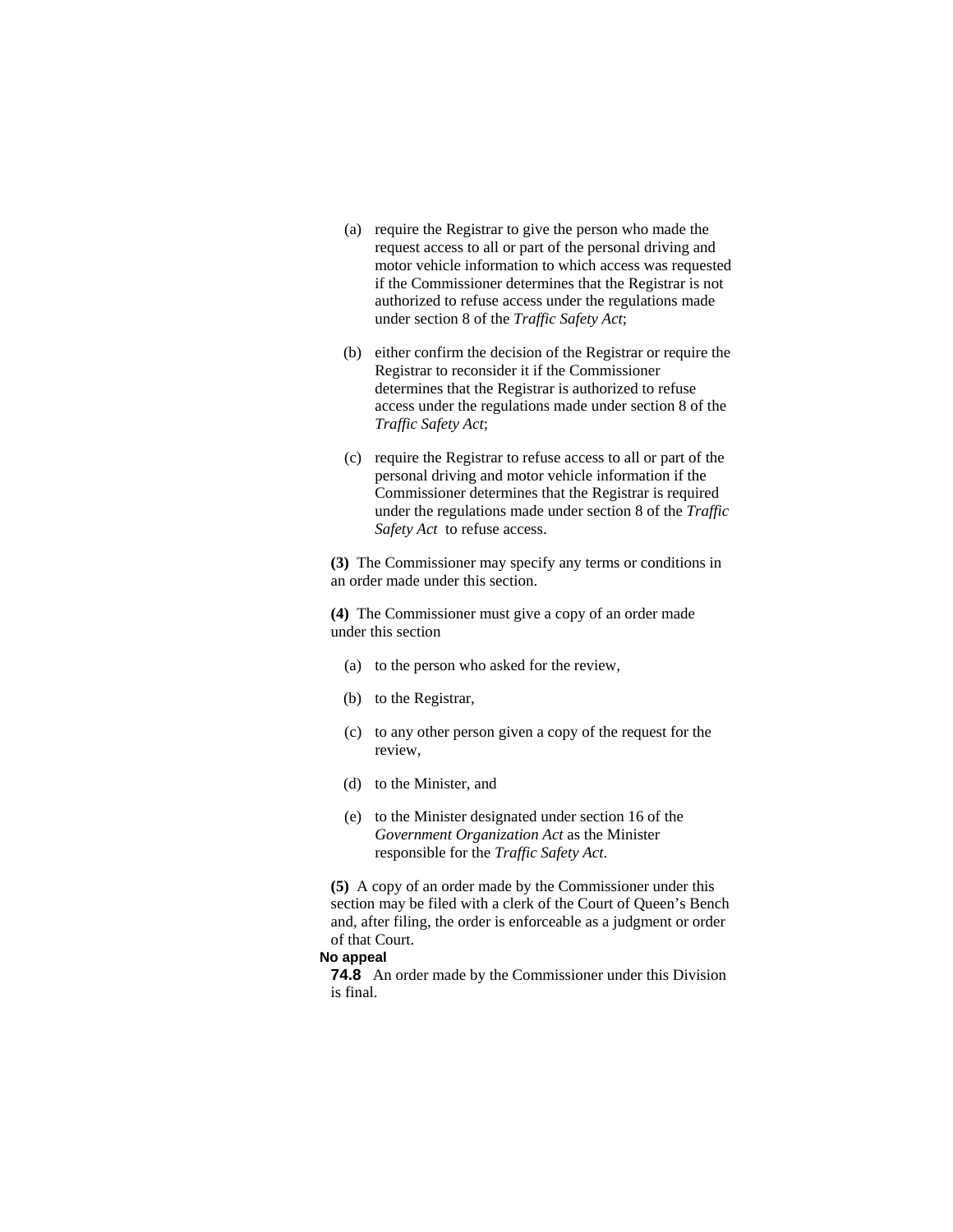#### **Duty to comply with orders**

**74.9(1)** Subject to subsection (2), not later than 50 days after being given a copy of an order of the Commissioner, the Registrar must comply with the order.

**(2)** The Registrar must not take any steps to comply with a Commissioner's order until the period for bringing an application for judicial review under subsection (3) ends.

**(3)** An application for judicial review of a Commissioner's order must be made not later than 45 days after the person making the application is given a copy of the order.

**(4)** If an application for judicial review is made pursuant to subsection (3), the Commissioner's order is stayed until the application is dealt with by the Court.

**(5)** Despite subsection (3), the Court may, on application made either before or after the expiry of the period referred to in subsection (3), extend that period if it considers it appropriate to do so.

#### **Application of other sections**

**74.91** Sections 53(1)(a) and 54 and Division 1 do not apply to a review under this Division.

## **17 Section 83 is amended**

- **(a) by renumbering it as section 83(1);**
- **(b) in subsection (1) by striking out** "or" **at the end of clause (c) and by repealing clause (d) and substituting the following:** 
	- (d) by facsimile telecommunication, or
	- (e) in electronic form other than facsimile telecommunication if the person to whom the notice or document is to be given has consented to accept the notice or document in that form.
- **(c) by adding the following after subsection (1):**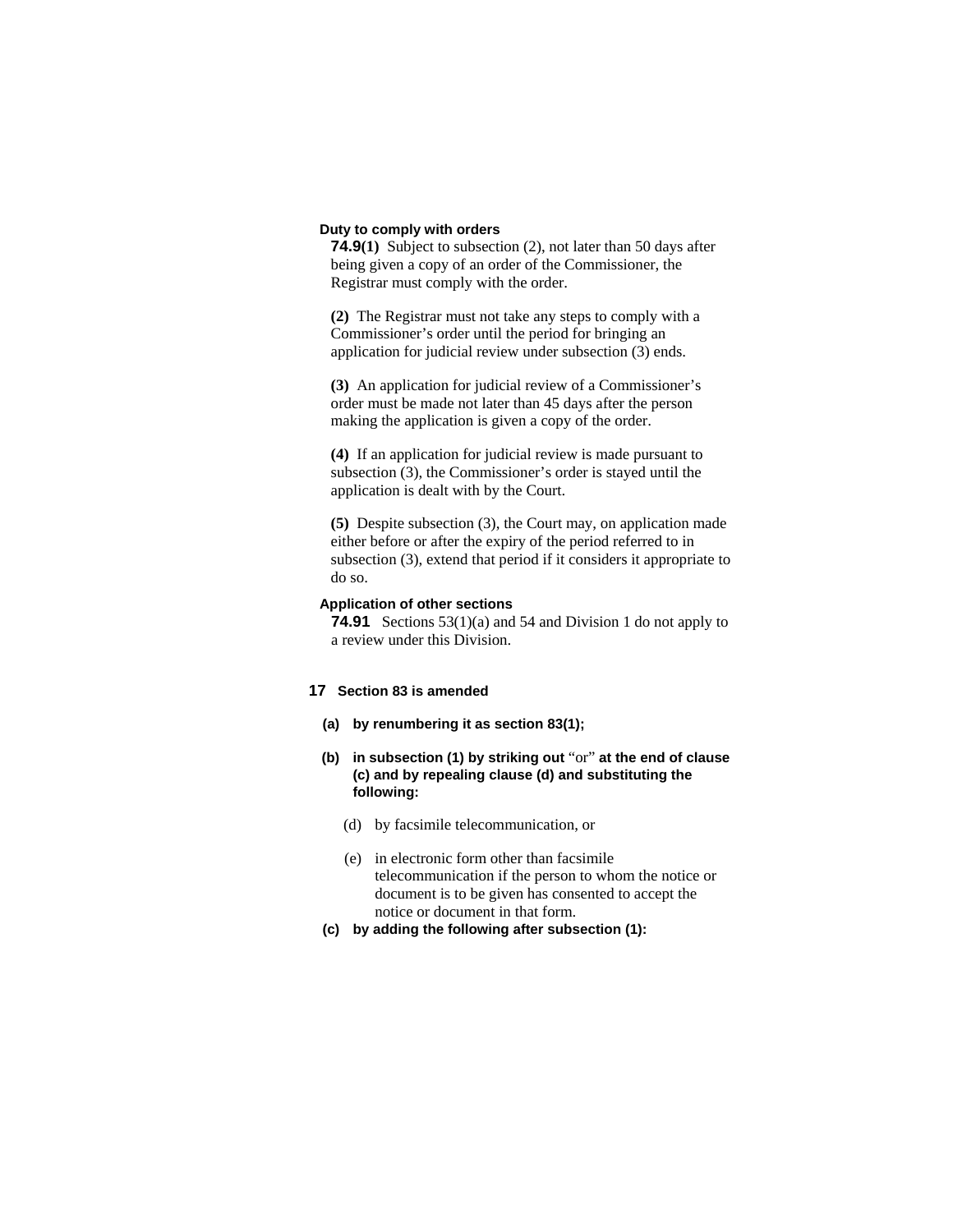**(2)** For the purposes of subsection (1)(e), whether a person has consented may be determined in accordance with section 8(2) of the *Electronic Transactions Act.* 

## **18 Section 87 is repealed and the following is substituted:**

#### **Directory of public bodies**

**87(1)** The Minister must publish, in printed or electronic form, a directory to assist in identifying and locating records.

**(2)** The directory must list each public body and include for each public body

- (a) the name and business contact information of the individual that is the public body's contact person for matters relating to the administration of this Act, or
- (b) if the public body does not have a contact person for matters relating to the administration of this Act, the name and business contact information of the head of the public body.

### **Directory of personal information banks**

**87.1(1)** The head of a public body must publish a directory, in printed or electronic form, that lists the public body's personal information banks.

**(2)** The directory must include, for each personal information bank, the following:

- (a) the title and location of the personal information bank;
- (b) a description of the kind of personal information and the categories of individuals whose personal information is included;
- (c) the authority for collecting the personal information;
- (d) the purposes for which the personal information was collected or compiled and the purposes for which it is used or disclosed.

**(3)** If personal information is used or disclosed by a public body for a purpose that is not included in the directory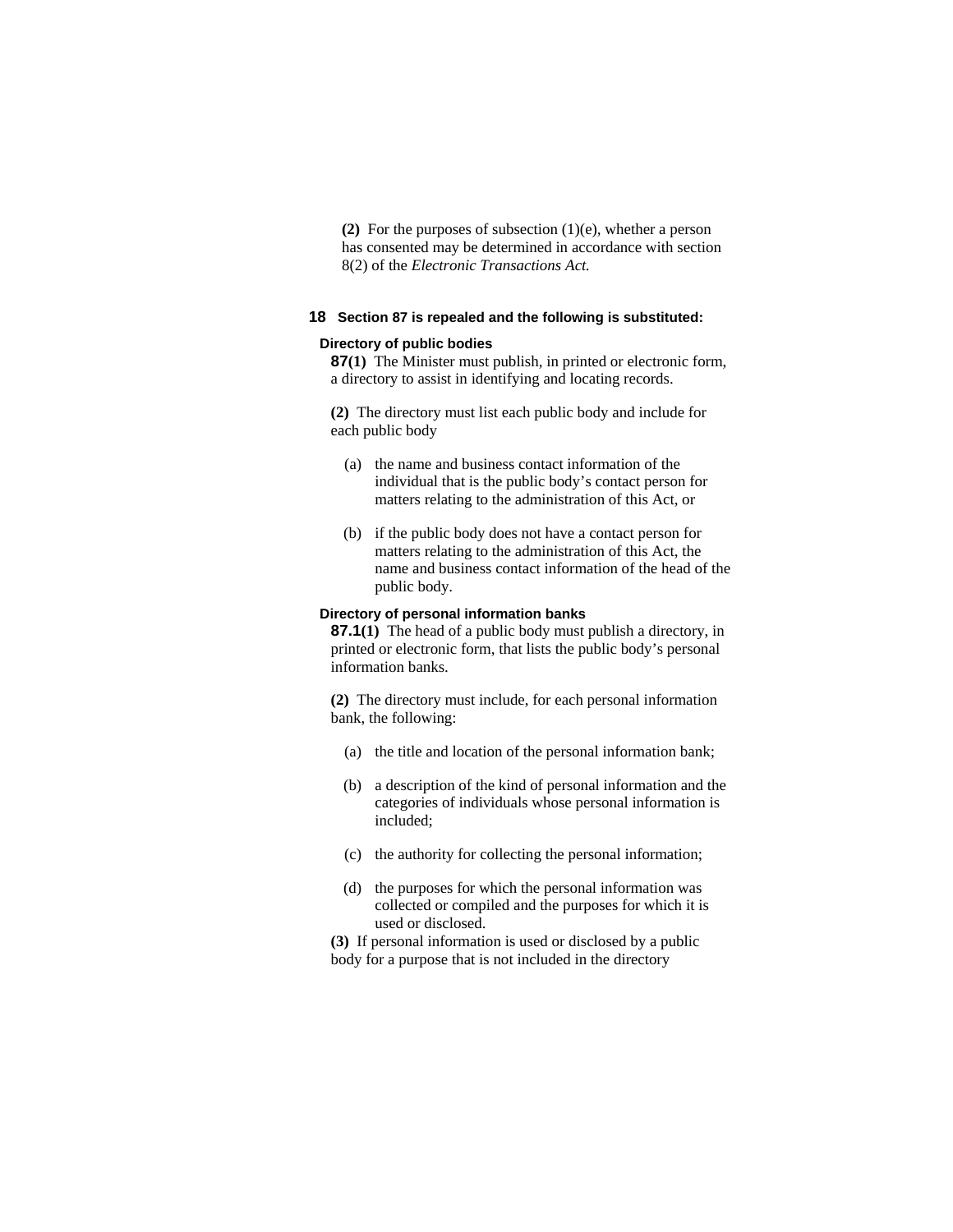published under subsection (1), the head of the public body must

- (a) keep a record of the purpose and either attach or link that record to the personal information, and
- (b) ensure that the purpose is included in the next publication of the directory.

**(4)** The head of a public body must ensure that the directory referred to in subsection (1) is kept as current as is practicable, and that access to the directory is available to the public at an office of the public body.

**(5)** In this section, "personal information bank" means a collection of personal information that is organized or retrievable by the name of an individual or by an identifying number, symbol or other particular assigned to an individual.

**19 Section 89(1) is amended by striking out "Within 2 years** after this section comes into force, the" **and substituting** "The".

## **20 Section 93 is amended**

#### **(a) by adding the following after subsection (3):**

**(3.1)** An applicant may, in writing, request that the head of a public body excuse the applicant from paying all or part of a fee for services under subsection (1).

## **(b) by adding the following after subsection (4):**

**(4.1)** If an applicant has, under subsection (3.1), requested the head of a public body to excuse the applicant from paying all or part of a fee, the head must give written notice of the head's decision to grant or refuse the request to the applicant within 30 days after receiving the request.

## **(c) by repealing subsection (5) and substituting the following:**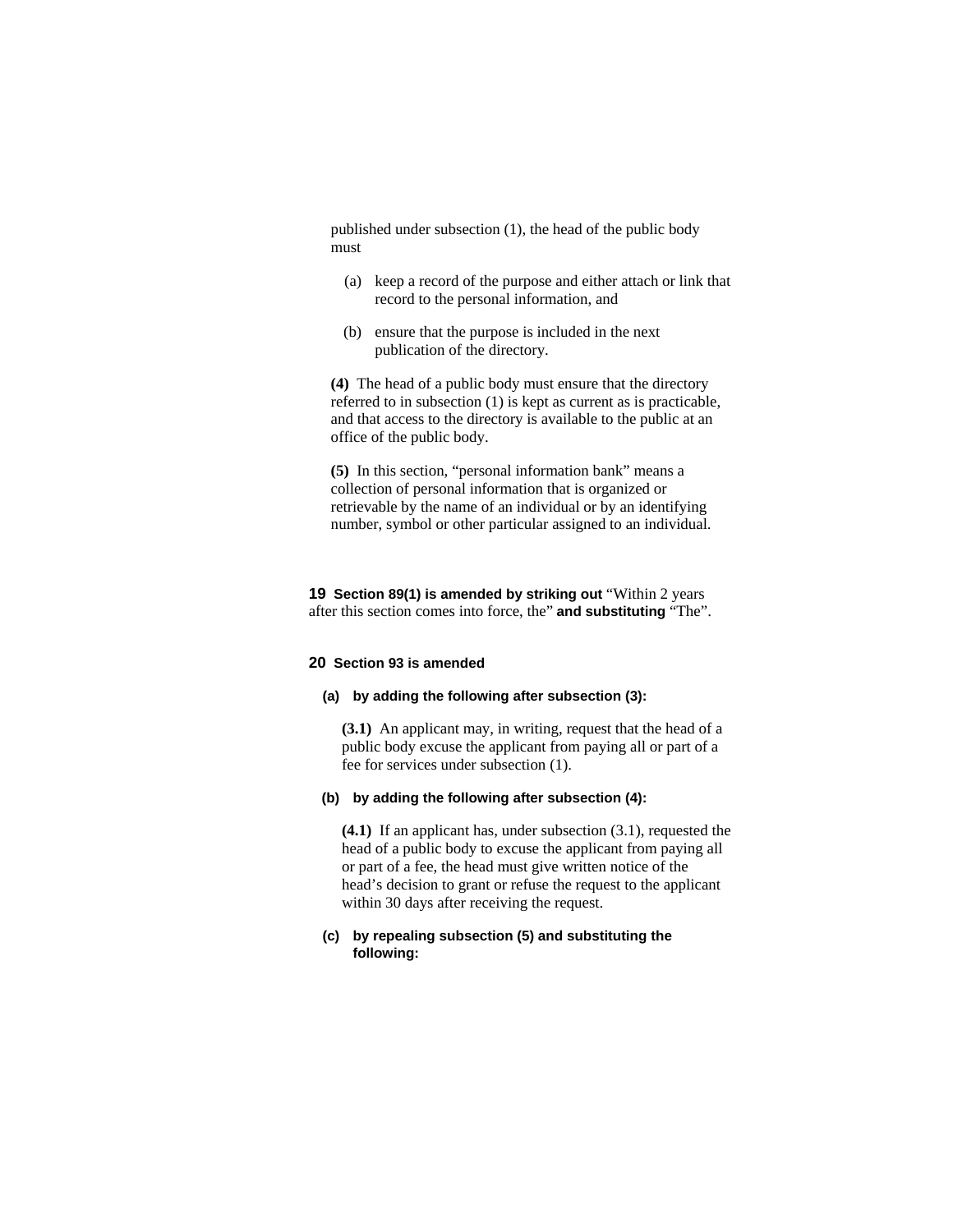**(5)** If the head of a public body refuses an applicant's request under subsection (3.1), the notice referred to in subsection (4.1) must state that the applicant may ask for a review under Part 5.

# **21 Section 94 is amended**

**(a) in subsection (1)(l) by adding** "17(2)(a)," **after** "sections";

### **(b) in subsection (2)**

- **(i) by adding** "it is not contrary to the public interest to delete the body and that" **after** "satisfied that";
- **(ii) by adding** "or" **at the end of clause (a) and by repealing clauses (b) and (c) and substituting the following:**
	- (b) all of the following apply:
		- (i) the Government of Alberta does not appoint a majority of members to the body or to the governing board of the body;
		- (ii) the Government of Alberta does not provide the majority of the body's continuing funding;
		- (iii) the Government of Alberta does not hold a controlling interest in the share capital of the body.

**22 Section 97 is amended by striking out** "May 18, 2002" **and substituting** "July 1, 2010".

## **23 The** *Election Act* **is amended in section 13(2) by adding the following after clause (b):**

 (b.1) using personal information held by a public body as defined in the *Freedom of Information and Protection of Privacy Act* if in the opinion of the Chief Electoral Officer the information is necessary for the purposes of creating or revising the register;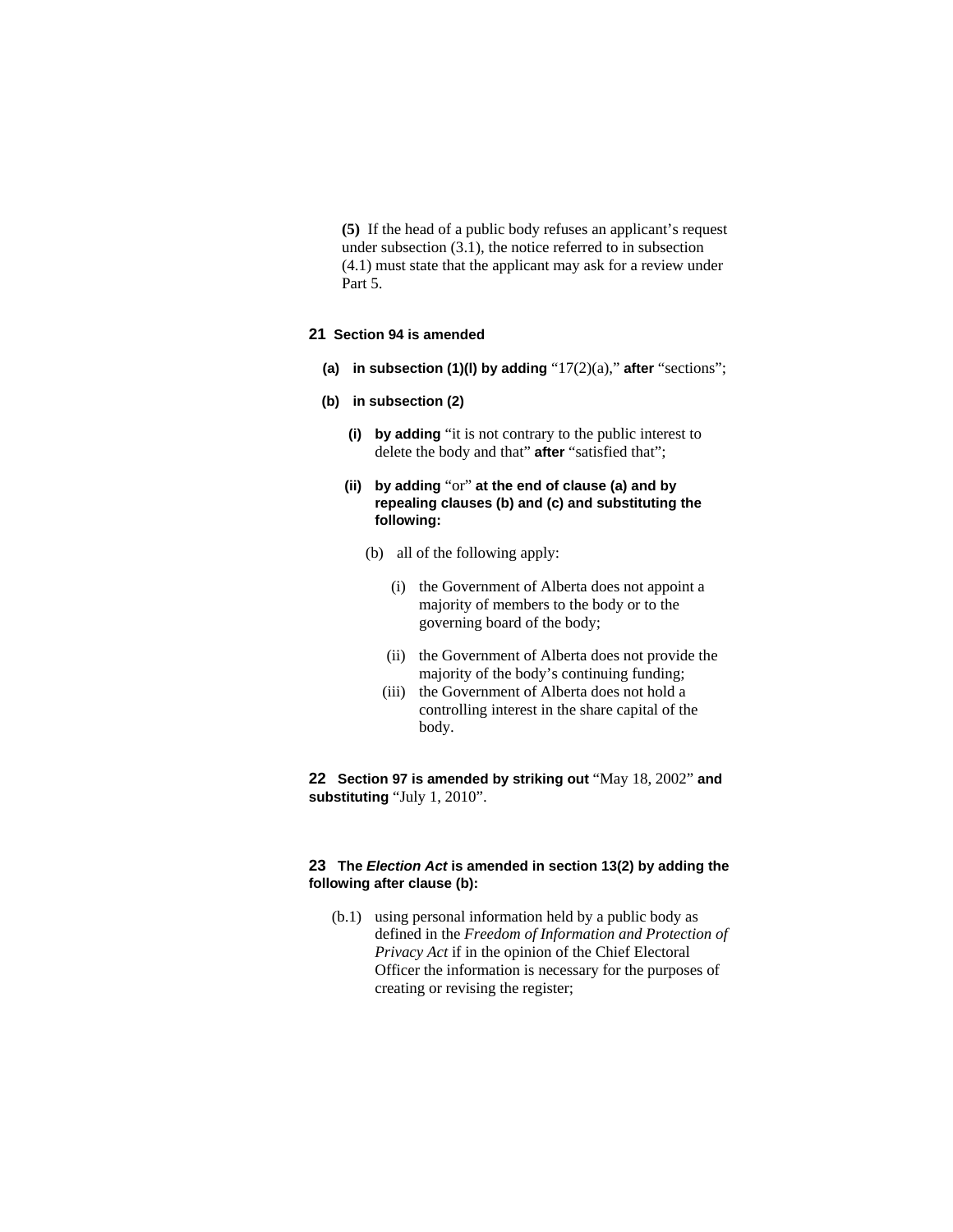(b.2) using personal information listed in public telephone directories;

## **24 The** *Traffic Safety Act* **is amended in section 8**

## **(a) by repealing subsection (2) and substituting the following:**

**(2)** Neither the Registrar nor any person acting on behalf of the Registrar or providing services under this Act shall release personal driving and motor vehicle information except to the persons to whom and in the circumstances under which personal driving and motor vehicle information may be released in accordance with the regulations.

## **(b) by adding the following after subsection (3):**

**(4)** The Lieutenant Governor in Council may make regulations respecting

- (a) the release of personal driving and motor vehicle information,
- (b) the criteria that the Registrar must consider when deciding whether a person may be given access to personal driving and motor vehicle information,
- (c) the circumstances under which the Registrar or a person acting on behalf of the Registrar may release personal driving and motor vehicle information,
- (d) the terms and conditions that may be imposed on a person that is given access to personal driving and motor vehicle information, and
- (e) notification of a decision of the Registrar to give or deny a person access to personal driving and motor vehicle information.
- **25 Sections 16 and 24 come into force on Proclamation.**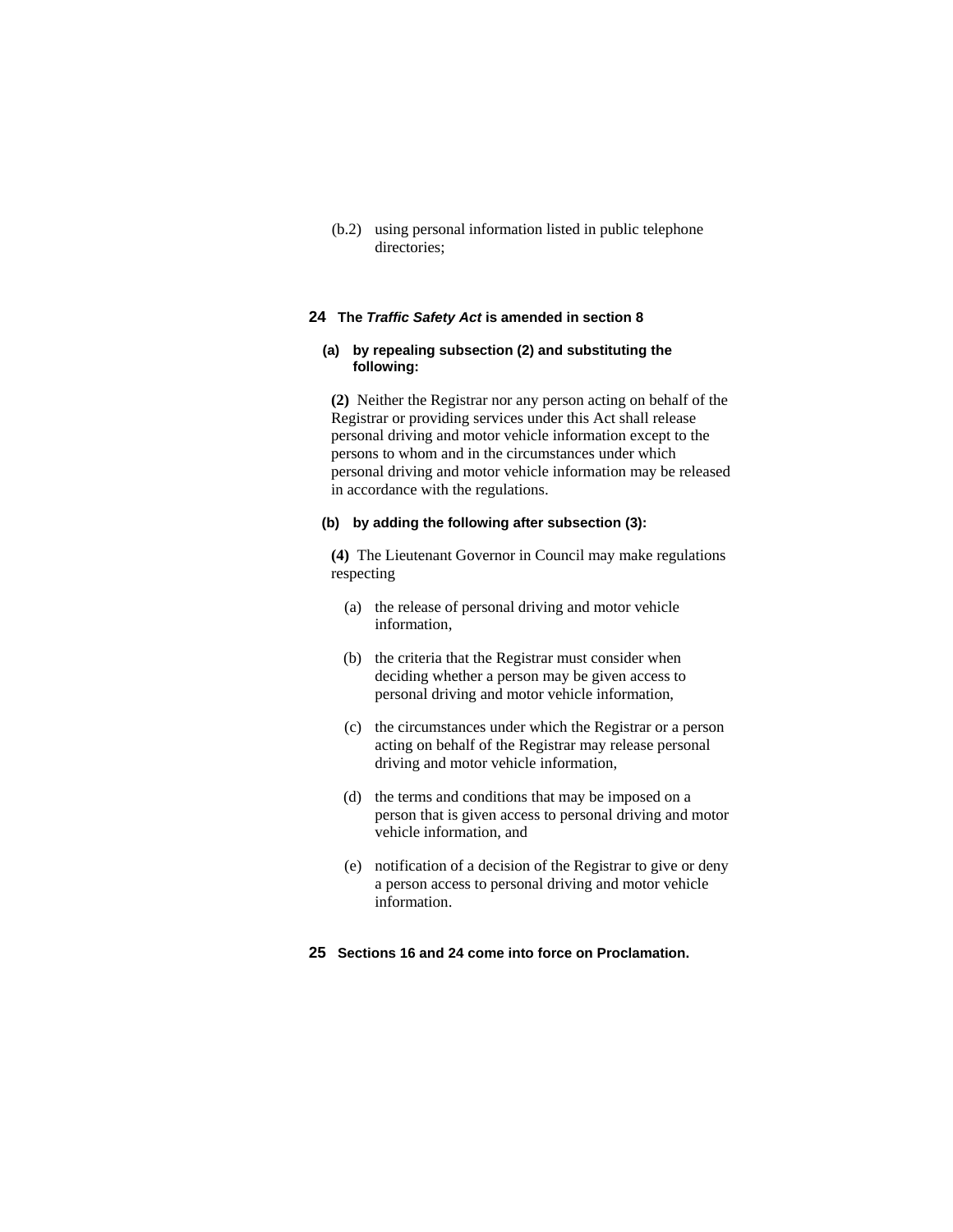## **Explanatory Notes**

**1** Amends chapter F-25 of the Revised Statutes of Alberta 2000.

- **2** Section 1 presently reads in part:
	- *1 In this Act,* 
		- *(b) "applicant" means a person who makes a request for access to a record under section 7(1);*
		- *(n) "personal information" means recorded information about an identifiable individual, including* 
			- *(v) the individual's fingerprints, blood type or inheritable characteristics,*
- **3** Section 4(1) presently reads in part:

*4(1) This Act applies to all records in the custody or under the control of a public body, including court administration records, but does not apply to the following:* 

- *(l) a record made from information* 
	- *(i) in the Personal Property Registry,*
	- *(ii) in the office of the Registrar of Motor Vehicle Services,*
- *(iii) in the office of the Registrar of Corporations,*
- *(iv) in the office of the Registrar of Companies,*
- *(v) in a Land Titles Office,*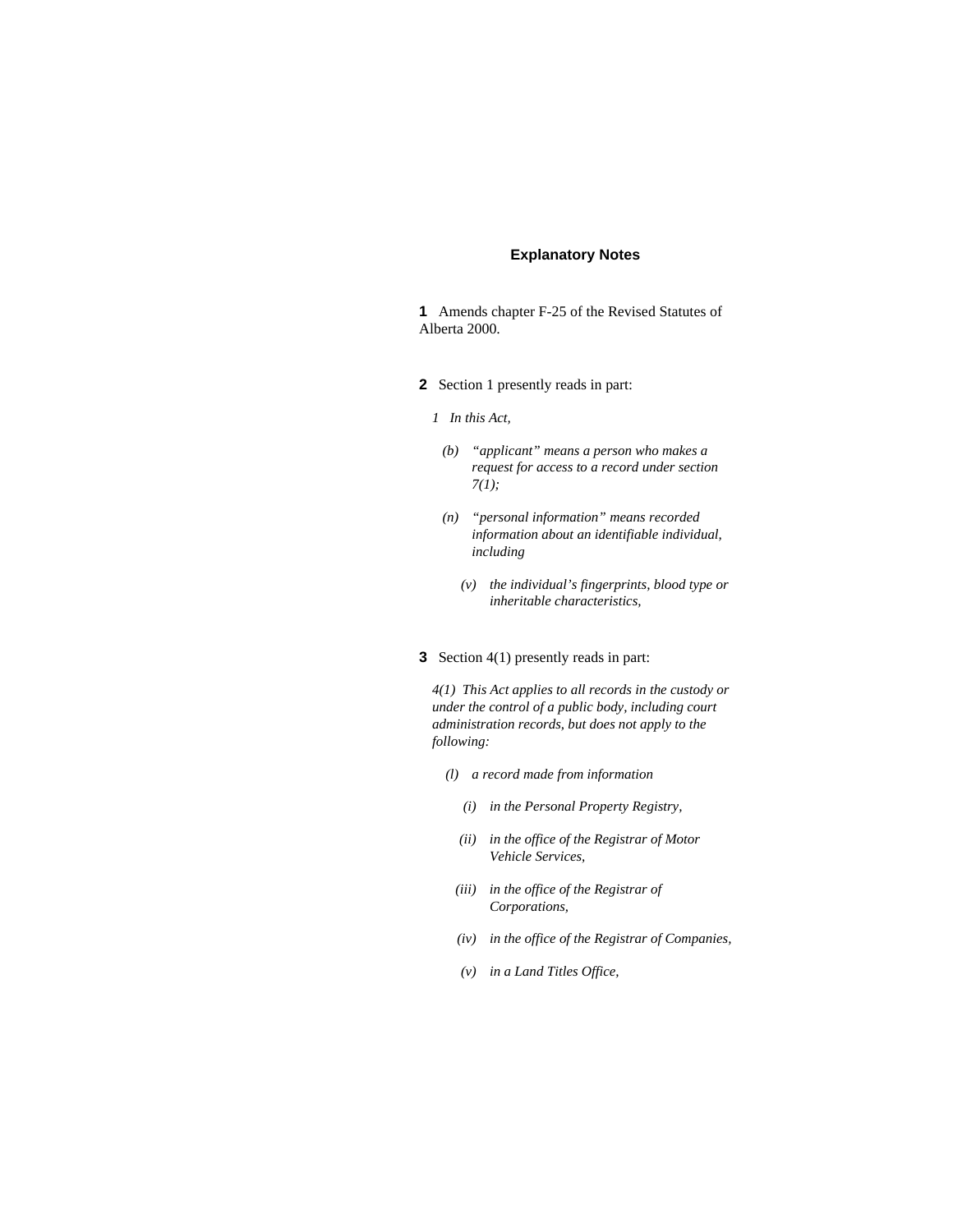- *(vi) in an office of a district registrar as defined in the Vital Statistics Act, or*
- *(vii) in a registry operated by a public body where public access to the registry is normally permitted;*
- *(n) a personal record of an appointed member of the governing body of a local public body;*
- **4** Section 16(3)(c) presently reads:
	- *(3) Subsections (1) and (2) do not apply if* 
		- *(c) the information relates to a non-arm's length transaction between the Government of Alberta and another party, or*
- **5** Section 17 presently reads in part:

*(2) A disclosure of personal information is not an unreasonable invasion of a third party's personal privacy if* 

- *(a) the third party has, in writing, consented to or requested the disclosure,*
- *(b) there are compelling circumstances affecting anyone's health or safety and notice of the disclosure is mailed to the last known address of the third party,*
- *(d) the disclosure is for research purposes and is in accordance with section 42 or 43,*
- *(j) subject to subsection (3), the disclosure is not contrary to the public interest and reveals only the following personal information about a third party:* 
	- *(i) enrolment in a school of an educational body or in a program offered by a post-secondary educational body,*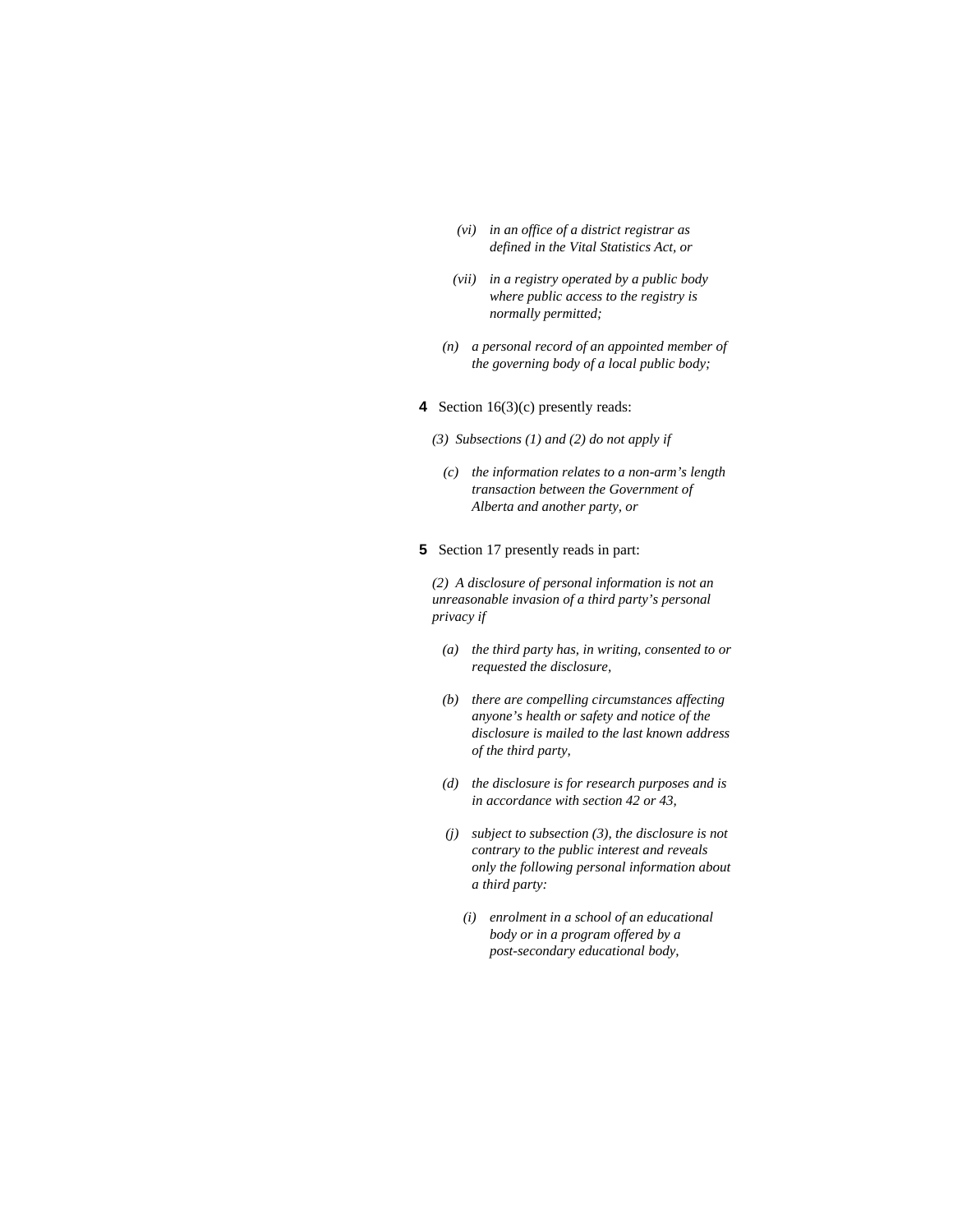- *(ii) admission to a facility or institution of a health care body as a current patient or resident, except where the disclosure would reveal the nature of the third party's treatment,*
- *(iii) attendance at or participation in a public event or activity related to a public body, including a graduation ceremony, sporting event, cultural program or club, or field trip, or*
- *(iv) receipt of an honour or award granted by or through a public body.*

*(4) A disclosure of personal information is presumed to be an unreasonable invasion of a third party's personal privacy if* 

- *(e) the personal information was collected on a tax return or gathered for the purpose of collecting a tax,*
- **6** Section 29(1) presently reads:

*29(1) The head of a public body may refuse to disclose to an applicant information* 

- *(a) that is available for purchase by the public, or*
- *(b) that is to be published or released to the public within 60 days after the applicant's request is received.*
- **7** Section 30(1) presently reads:

*30(1) When the head of a public body is considering giving access to a record that may contain information* 

 *(a) that affects the interests of a third party under section 16, or*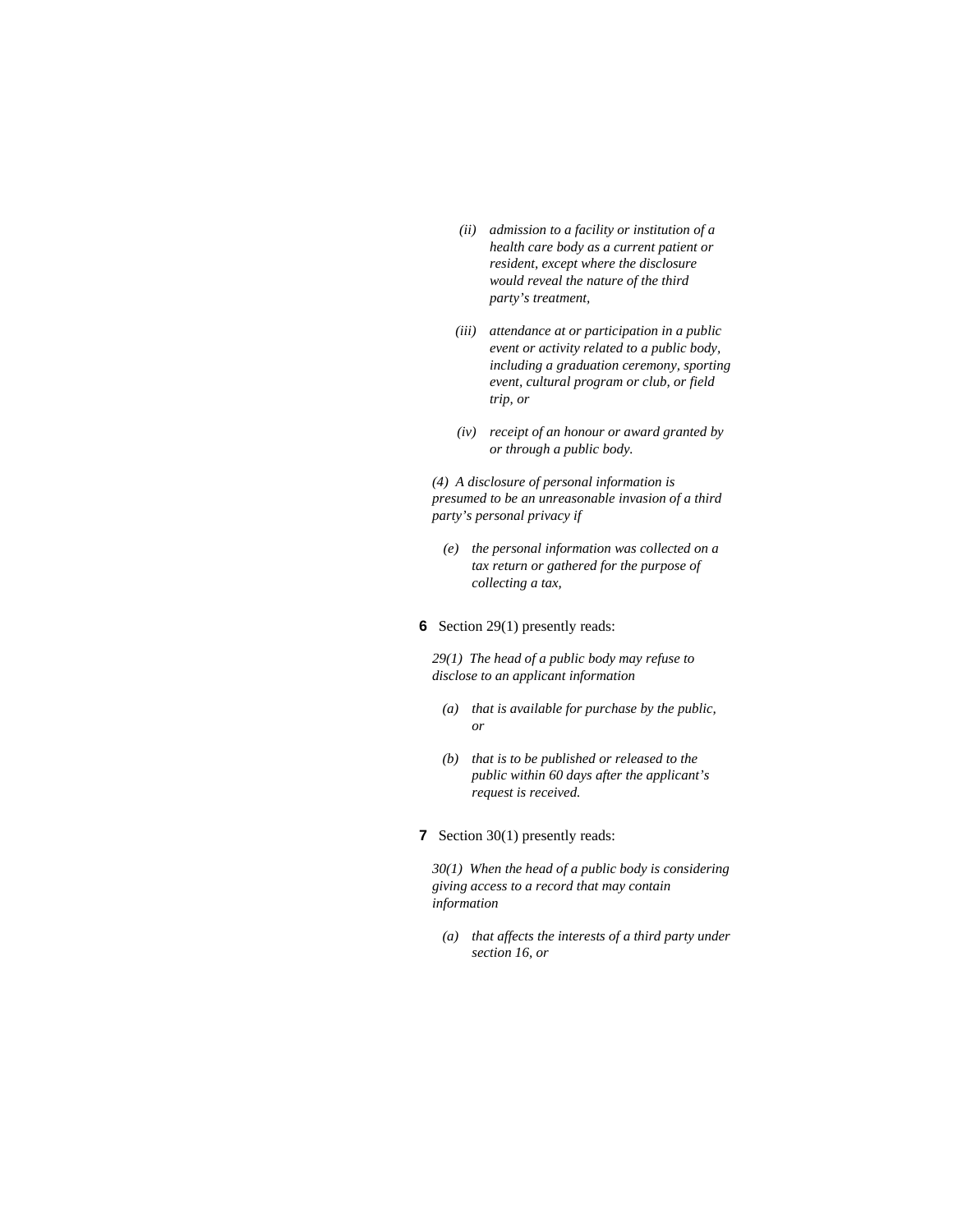*(b) the disclosure of which may be an unreasonable invasion of a third party's personal privacy under section 17,* 

*the head must, subject to section 29, where practicable and as soon as practicable, give written notice to the third party in accordance with subsection (4).* 

**8** Section 32(4) presently reads:

*(4) If it is not practicable to comply with subsection (3), the head of the public body must mail a notice of disclosure in the prescribed form* 

- *(a) to the last known address of the third party, and*
- *(b) to the Commissioner.*
- **9** Section 36(1) presently reads:

*36(1) An applicant who believes there is an error or omission in the applicant's personal information may request the head of the public* 

*body that has the information in its custody or under its control to correct the information.* 

**10** Section 37(2)(a) presently reads:

- *(2) If a request is transferred under subsection (1),* 
	- *(a) the head of the public body who transferred the request must notify the applicant of the transfer as soon as possible, and*
- **11** Section 40 presently reads in part:

*40(1) A public body may disclose personal information only*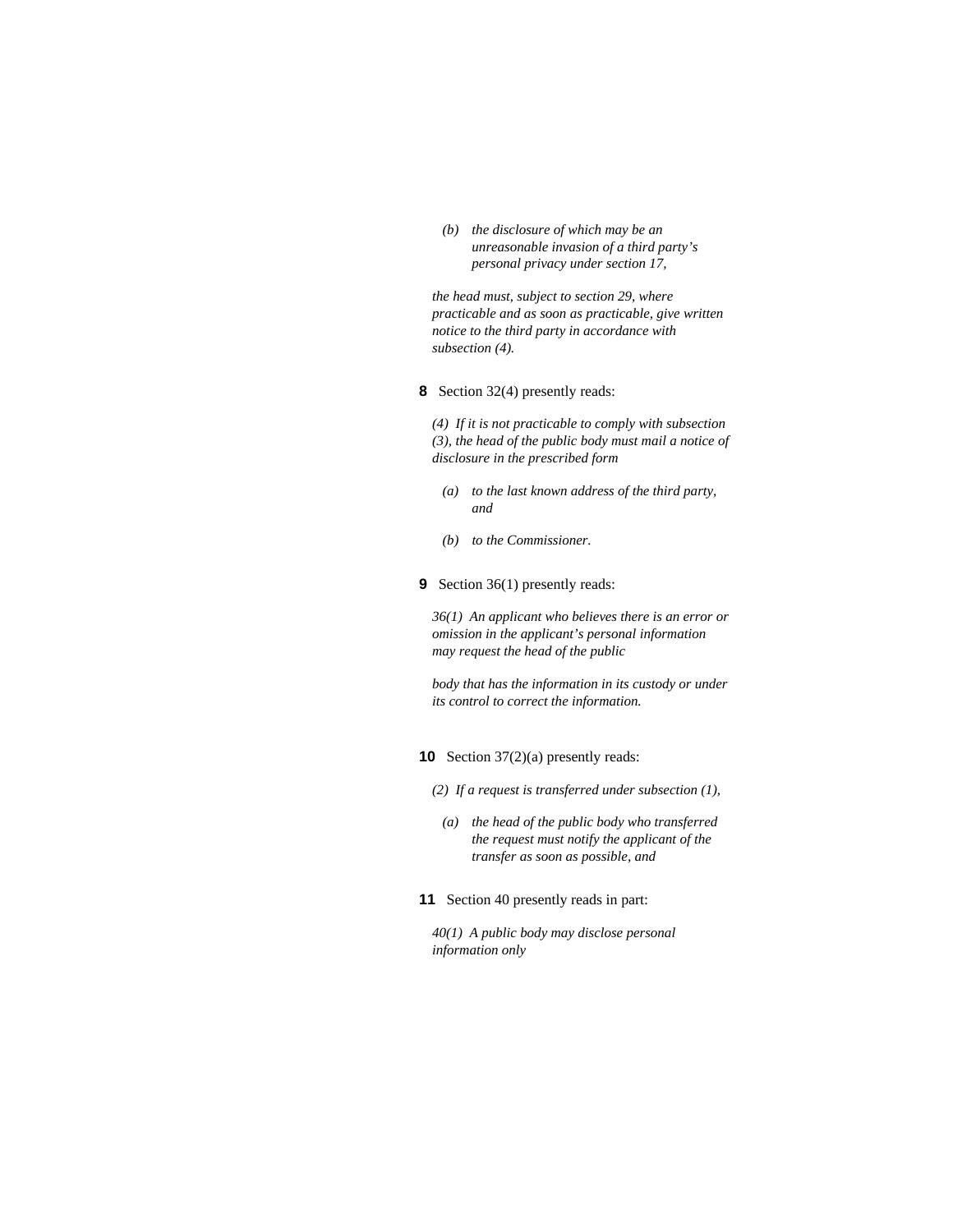#### *(bb) when the information is available to the public,*

*(2) A post-secondary educational body may disclose personal information in its alumni records for the purpose of fund-raising activities of the post-secondary educational body if the post-secondary educational body and the person to whom the information is disclosed have entered into a written agreement* 

- *(a) that allows individuals a right of access to personal information that is disclosed about them under this subsection, and*
- *(b) that provides that the person to whom the information is disclosed must discontinue using the personal information of any individual who so requests.*

*(3) A post-secondary educational body may, for the purpose of assisting students in selecting courses, disclose teaching and course evaluations that were completed by students.* 

## **12** Section 43 presently reads:

*43(1) The Provincial Archives of Alberta and the archives of a public body may disclose for research purposes* 

- *(a) personal information that* 
	- *(i) has been in existence for 25 years or more if the disclosure* 
		- *(A) would not be an unreasonable invasion of personal privacy under section 17, or*
		- *(B) is in accordance with section 42,*
- *or*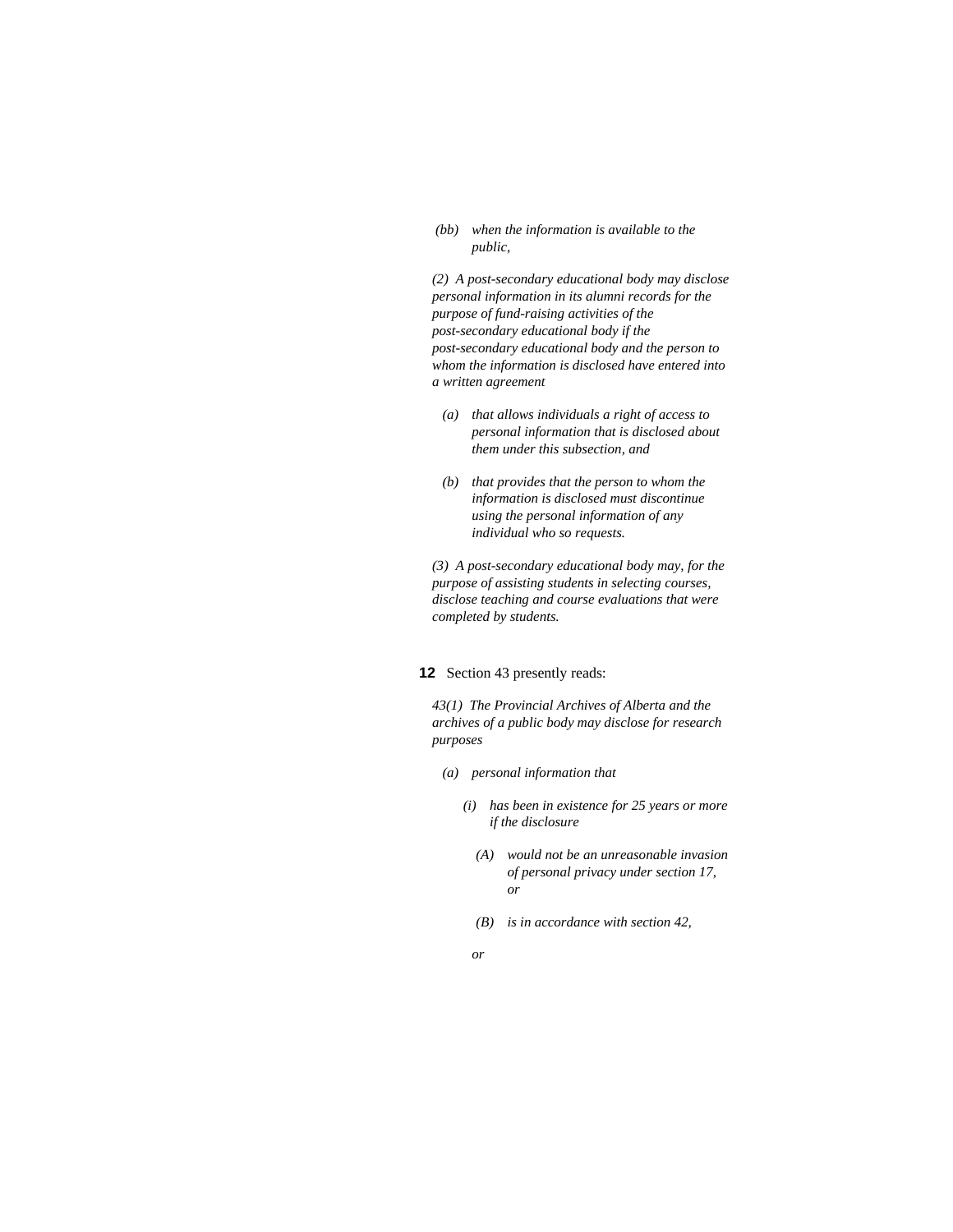- *(ii) is contained in a record that has been in existence for 75 years or more;*
- *(b) information other than personal information that has been in existence for 25 years or more if* 
	- *(i) the disclosure of the information would not be harmful to the business interests of a third party within the meaning of section 16,*
	- *(ii) the disclosure of the information would not be harmful to a law enforcement matter within the meaning of section 20,*
	- *(iii) the information is not subject to any type of legal privilege under section 27, and*
	- *(iv) access to the information is not restricted or prohibited by another Act of Alberta or Canada.*

*(2) The archives of a post-secondary educational body may disclose for research purposes information, including personal information, that has been in existence for 25 years or more if* 

- *(a) the post-secondary educational body and the person to whom the information is disclosed have entered into a written agreement that* 
	- *(i) ensures security and confidentiality of the information, and*
	- *(ii) prohibits subsequent use or disclosure of the personal information in individually identifiable form without the express authorization of the post-secondary educational body,*

# *and*

 *(b) access to the information is not restricted or prohibited by another Act of Alberta or Canada.*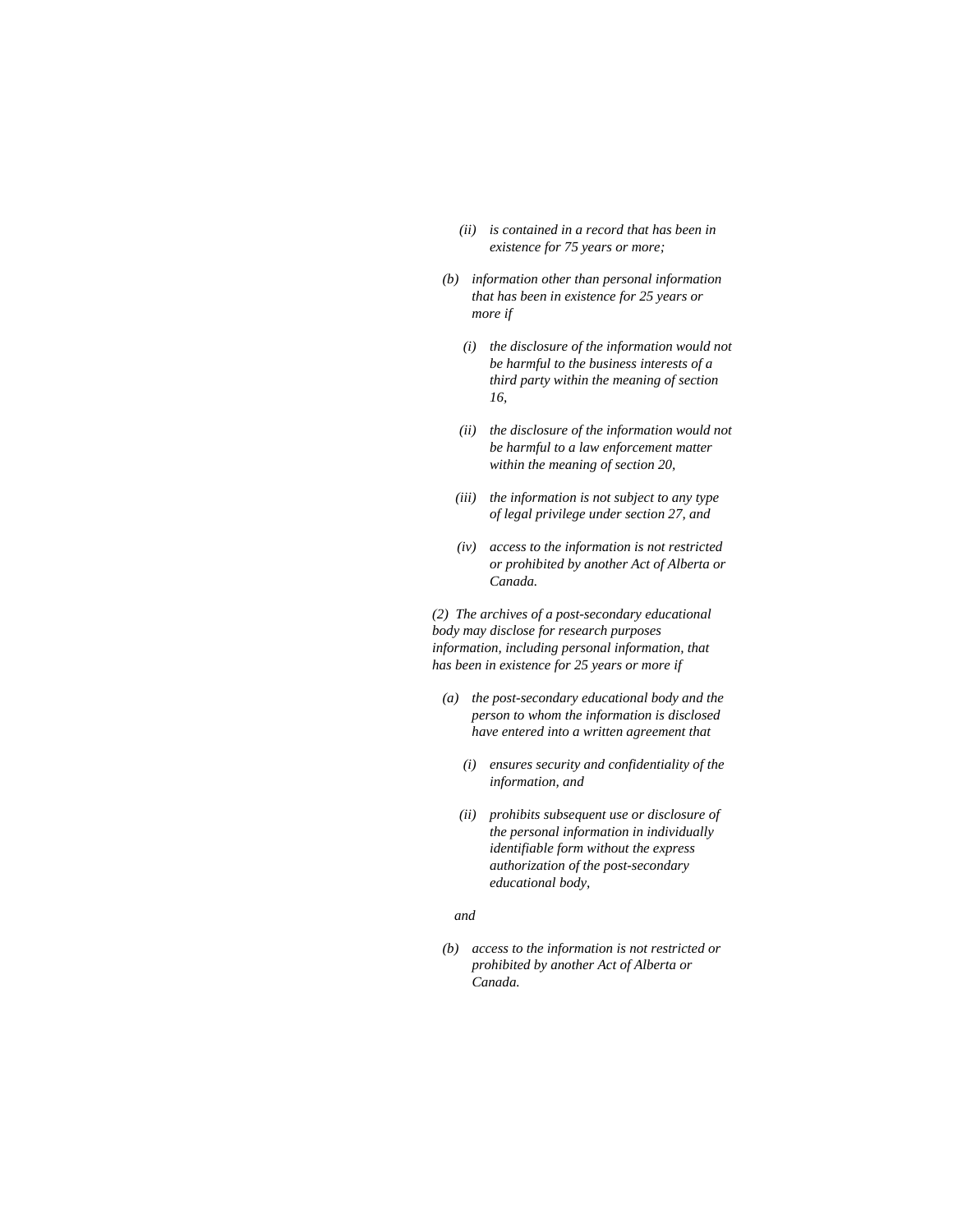#### **13** Section 46(1) presently reads:

*46(1) Except as provided for in section 47, the Commissioner holds office for a term of 5 years.* 

**14** Section 56 presently reads in part:

*56(1) In conducting an investigation under section 53(1)(a) or an inquiry under section 69 or in giving advice and recommendations under section 54, the Commissioner has all the powers, privileges* 

*and immunities of a commissioner under the Public Inquiries Act and the powers given by subsection (2) of this section.* 

## **15** Section 70 presently reads:

*70 The Commissioner may refuse to conduct an inquiry pursuant to section 69 if in the opinion of the Commissioner the subject-matter of a request for a review under section 65 has been dealt with in an order or investigation report of the Commissioner.* 

**16** Review of decision of Registrar of Motor Vehicle Services.

**17** Section 83(d) presently reads:

*83 Where this Act requires any notice or other document to be given to a person, it is to be given* 

 *(d) by means of a machine or device that electronically transmits a copy of a document, picture or other printed material by means of a telecommunications system.* 

**18** Section 87 presently reads: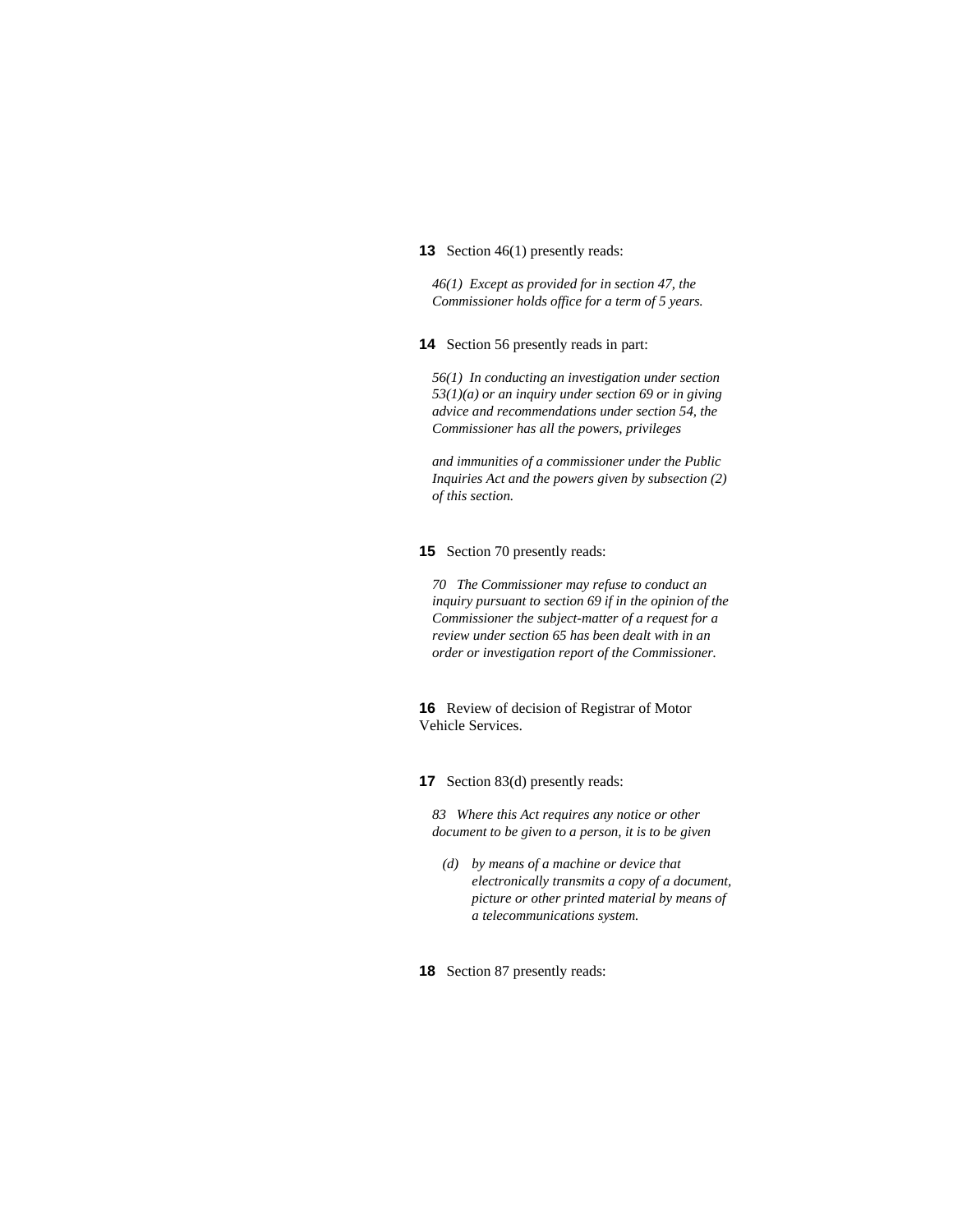*87(1) The Minister must publish a directory to assist in identifying and locating records.* 

- *(2) The directory must include*
- *(a) a description of the mandate and functions of each public body and its components,*
- *(b) a description of the records in the custody or under the control of each public body,*
- *(c) a general listing of the records in the custody or under the control of each public body,*
- *(d) a subject index, and*
- *(e) the title, business address and business telephone number of the head of the public body.*

*(3) The directory must include, for each personal information bank, the following:* 

- *(a) the title and location of the personal information bank;*
- *(b) a description of the kind of personal information and the categories of individuals whose personal information is included;*
- *(c) the authority for collecting the personal information;*
- *(d) the purposes for which the personal information was collected or compiled and the purposes for which it is used or disclosed;*
- *(e) the categories of persons who use the personal information or to whom it is disclosed.*

*(4) If personal information is used or disclosed by a public body for a purpose that is not included in the directory published under subsection (1), the head of the public body must*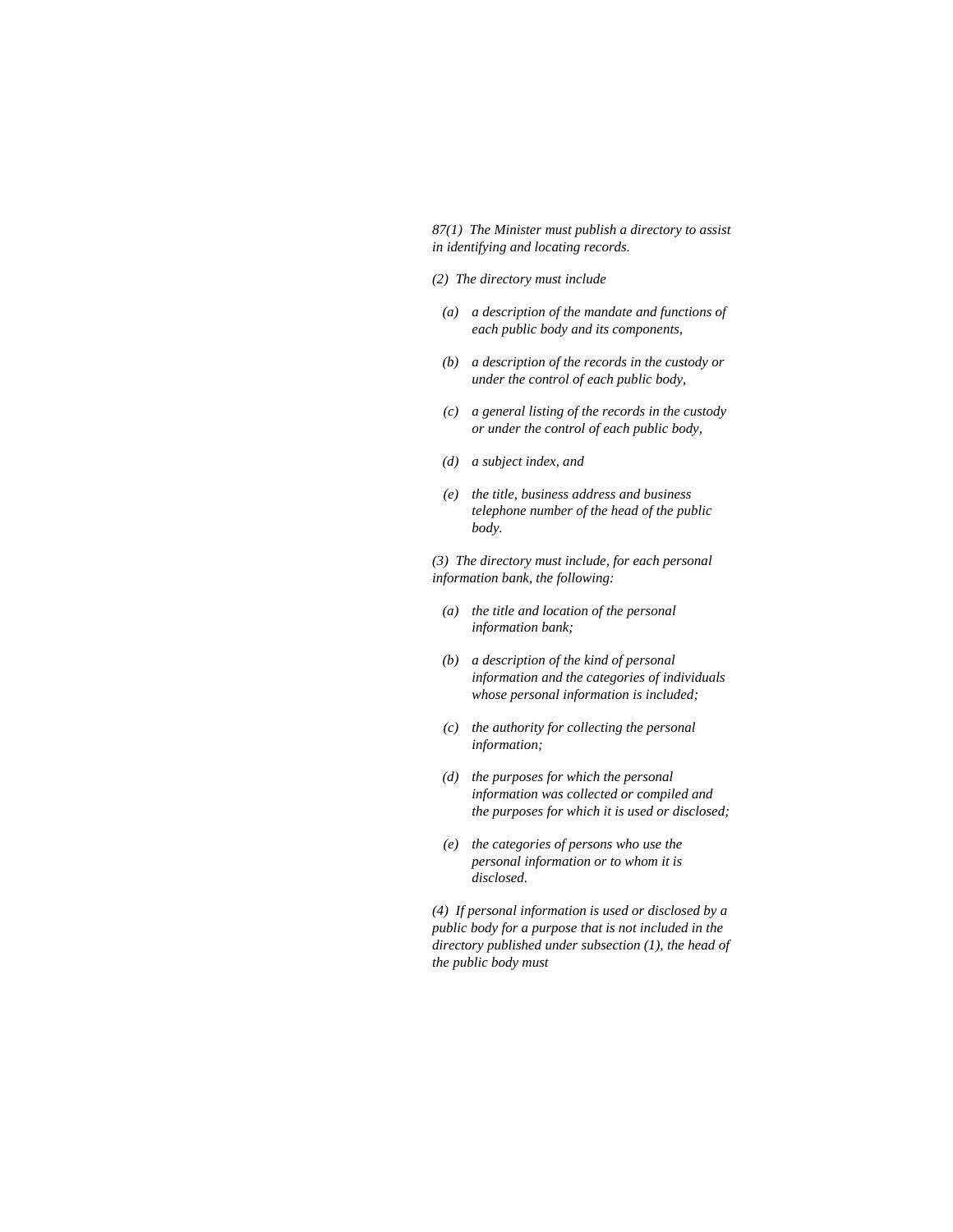- *(a) keep a record of the purpose and either attach or link that record to the personal information,*
- *(b) promptly notify the Minister of the purpose, and*
- *(c) ensure that the purpose is included in the next publication of the directory.*

*(5) Subsections (2)(c), (3) and (4) do not apply in respect of a local public body.* 

*(6) The head of a local public body must make available for inspection and copying by the public a directory that lists the local public body's personal information banks and includes, for each bank, the information specified in subsection (3)(a) to (c).* 

- *(7) The Minister must*
- *(a) ensure that copies of the directory are made available to public bodies and to public libraries as defined in the Libraries Act, and*
- *(b) publish and distribute, at intervals of 2 years or less, supplements or replacements to keep the directory up to date.*

*(8) The head of a public body must ensure that copies of the directory are available to the public at an office of the public body.* 

*(9) In this section, "personal information bank" means a collection of personal information that is organized or retrievable by the name of an individual or by an identifying number, symbol or other particular assigned to an individual.* 

## **19** Section 89(1) presently reads:

*89(1) Within 2 years after this section comes into force, the head of every public body must provide facilities at* 

 *(a) the headquarters of the public body, and*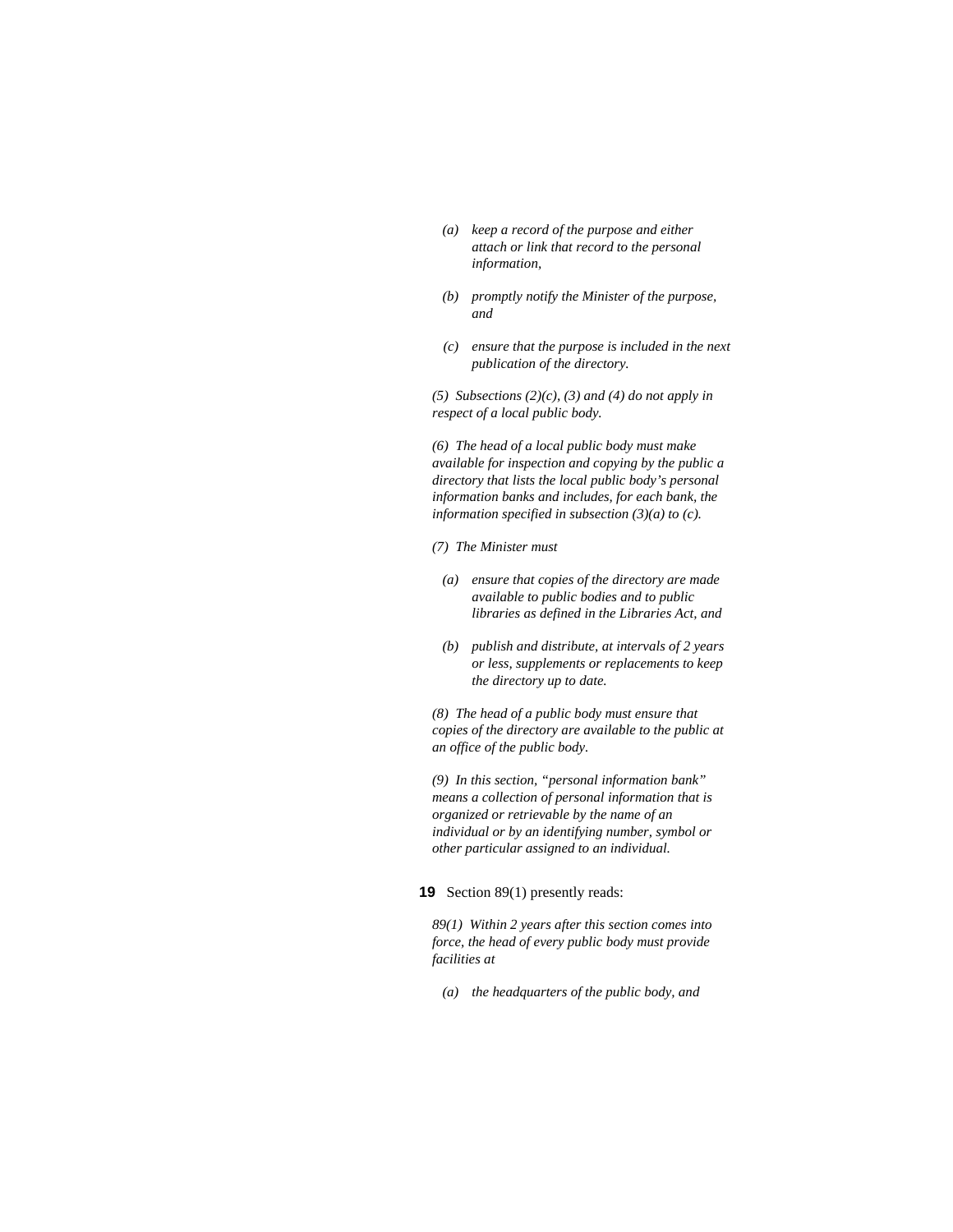*(b) any offices of the public body that, in the opinion of the head, are reasonably practicable,* 

*where the public may inspect any manual, handbook or other guideline used in decision-making processes that affect the public by employees of the public body in administering or carrying out programs or activities of the public body.* 

**20** Section 93 presently reads in part:

*(3) If an applicant is required to pay fees for services under subsection (1), the public body must give the applicant an estimate of the total fee before providing the services.* 

*(4) The head of a public body may excuse the applicant from paying all or part of a fee if, in the opinion of the head,* 

- *(a) the applicant cannot afford the payment or for any other reason it is fair to excuse payment, or*
- *(b) the record relates to a matter of public interest, including the environment or public health or safety.*

*(5) If an applicant has requested the head of a public body to excuse the applicant from paying all or part of a fee and the head of a public body has refused the applicant's request, the head must notify the applicant that the applicant may ask for a review under Part 5.* 

### **21** Section 94 presently reads in part:

*94(1) The Lieutenant Governor in Council may make regulations*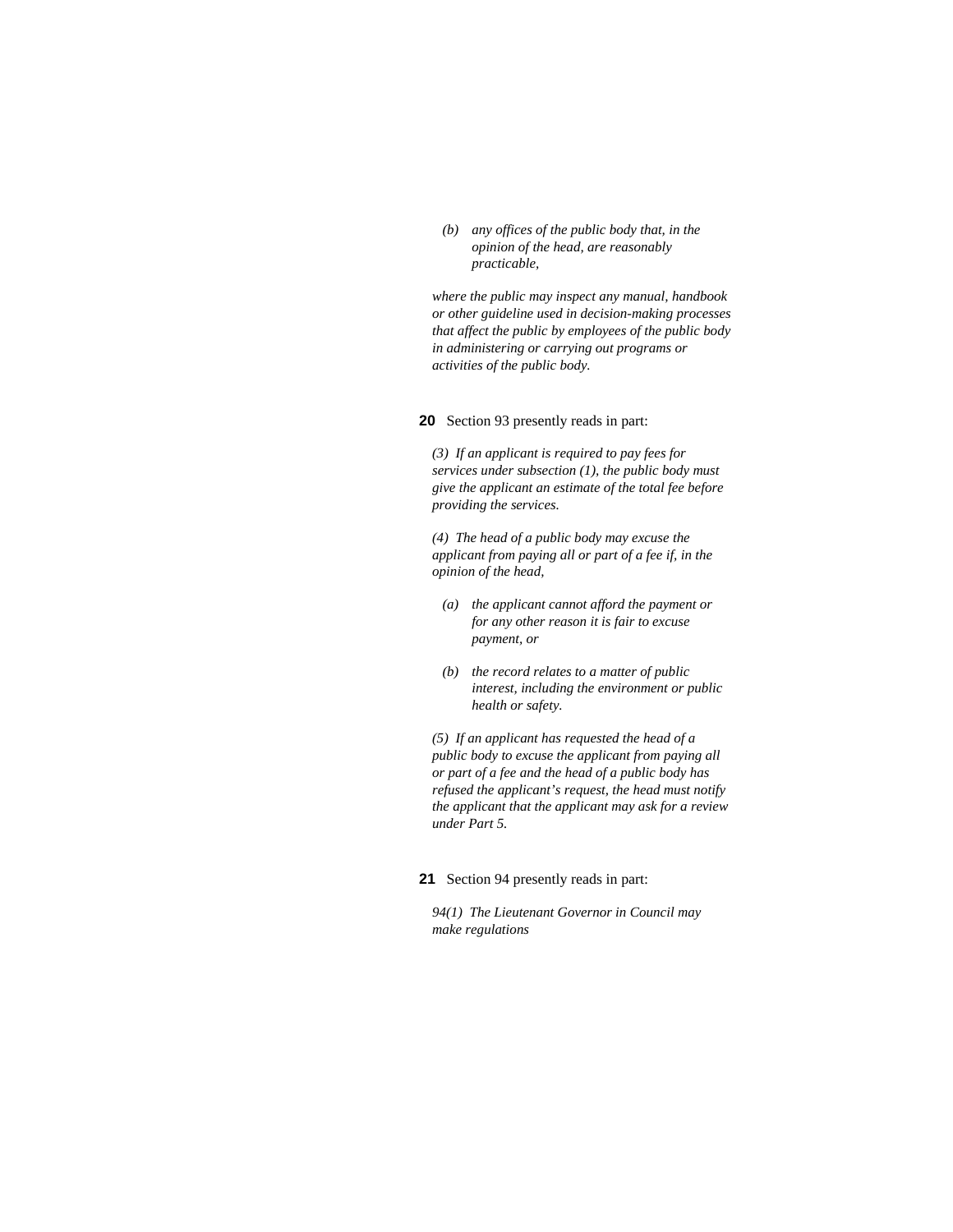*(l) respecting the manner of giving consent for the purposes of sections 39(1)(b) and 40(1)(d);* 

*(2) The Lieutenant Governor in Council may delete a body designated under subsection (1)(a) only if the Commissioner is satisfied that* 

- *(a) the body* 
	- *(i) has been discontinued or no longer exists, or*
	- *(ii) has been amalgamated with another body and use of the name under which it was designated has been discontinued,*
- *(b) the Government of Alberta no longer* 
	- *(i) holds a controlling interest in the share capital of the body,*
	- *(ii) appoints a majority of members to the body or to the governing board of the body, or*
	- *(iii) exercises any other similar control over the body,*
- *or* 
	- *(c) it is in the public interest to delete the body.*

**22** Section 97 presently reads:

*97 A special committee of the Legislative Assembly must begin a comprehensive review of this Act by May 18, 2002 and must submit to the Legislative Assembly, within one year after beginning the review, a report that includes any amendments recommended by the committee.* 

**23** Amends chapter E-1 of the Revised Statutes of Alberta 2000. Section 13 presently reads in part: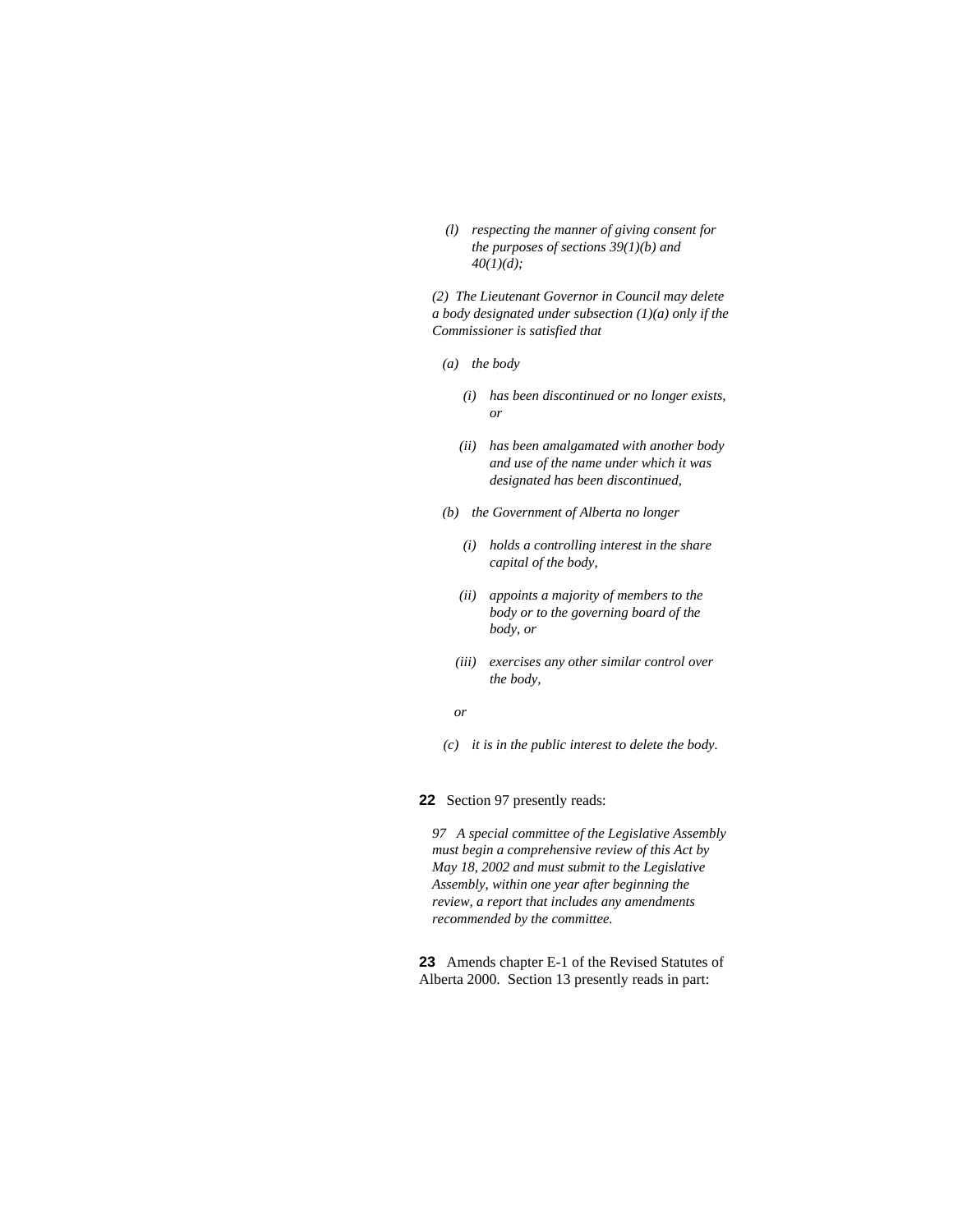*13(1) The Chief Electoral Officer shall establish a register of electors from which lists of electors for polling subdivisions for each electoral division may be compiled for use at general elections, by-elections, referendums and plebiscites held under this Act or under an Act to which this Act applies.* 

*(2) The register may be created and revised by any or all of the following:* 

- *(a) conducting a door to door enumeration in accordance with Division 3 of all or some of the electoral divisions, or portions of any of them, as determined by the Chief Electoral Officer;*
- *(b) using information provided by the Chief Electoral Officer of Canada that was used for compiling lists of electors for use at a general election, by-election, plebiscite or referendum conducted by the Chief Electoral Officer of Canada;*
- *(c) using any other information obtained by or available to the Chief Electoral Officer.*

**24** Amends chapter T-6 of the Revised Statutes of Alberta 2000. Section 8 presently reads:

*8(1) In this section, "personal driving and motor vehicle information" means* 

- *(a) any information supplied by an individual under this Act in order for that individual to be issued a motor vehicle document in that individual's name, or*
- *(b) any information pertaining to the driving record of an individual.*

*(2) Neither the Registrar nor any person acting on behalf of the Registrar or providing services under this Act shall release personal driving and motor vehicle information except to the persons to whom and in the circumstances under which personal*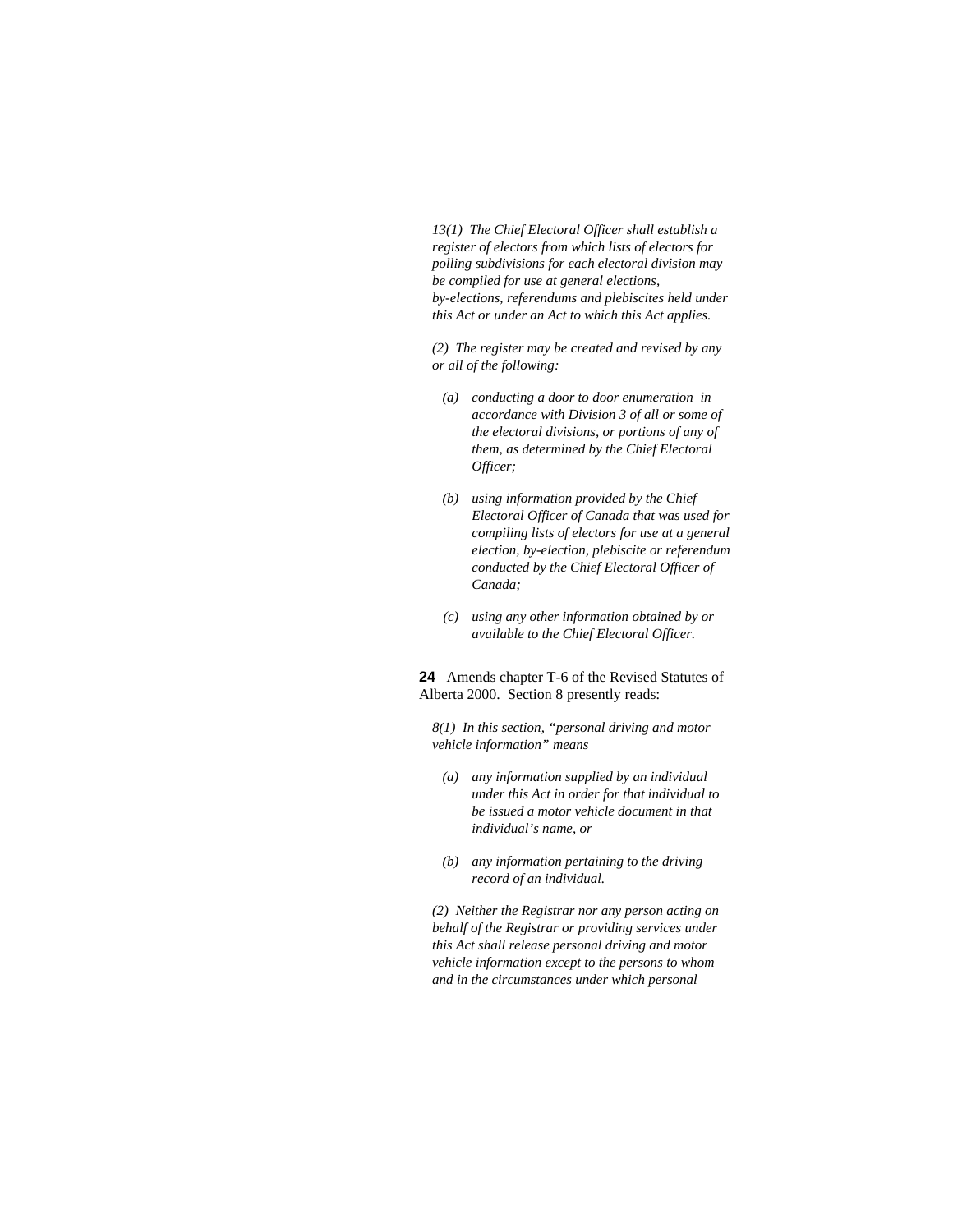*information may be disclosed under section 40 of the Freedom of Information and Protection of Privacy Act.* 

*(3) Notwithstanding subsection (2), on request the Registrar* 

- *(a) may furnish an abstract of the driving record of a person* 
	- *(i) to that person,*
	- *(ii) for the 3-year period or a greater period preceding the request as permitted by the Registrar, to an insurer or surety, if* 
		- *(A) the abstract is required for the purposes of determining whether to grant or maintain motor vehicle insurance in respect of that person, and*
		- *(B) the insurer or surety, as the case may be, has a written authorization from that person authorizing the abstract to be released to the insurer or surety,*
	- *(iii) to a peace officer,*
	- *(iv) to an employer or prospective employer of that person if the employer or prospective employer has a written authorization from that person authorizing the abstract to be released to the employer or prospective employer,*
	- *(v) to a parent or guardian of that person if, under the law, that person requires the signature of that parent or guardian on that person's operator's licence application, or*
	- *(vi) to a lawyer of that person if the lawyer has a written authorization from that person authorizing the abstract to be released to that lawyer,*